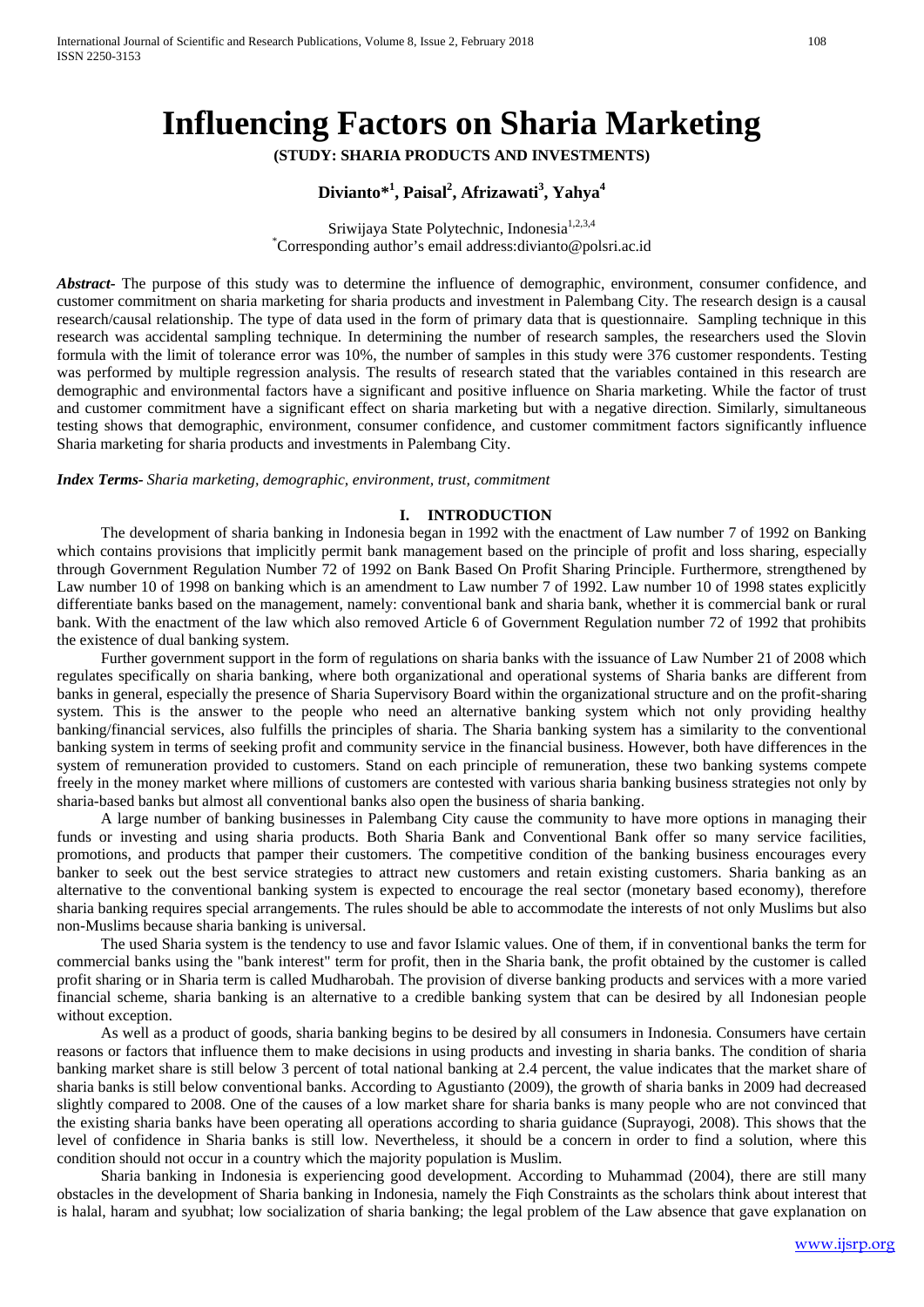the operational way of sharia banking in Indonesia between 1992-1998; the prohibition of usury not only on Muslims but also in the Christian beliefs which stated in Luke 6: 34-35 as verses that condemn the practice of usury (Muhammad, 2004); lack of human resources and expertise; limited sharia bank office network; liquidity difficulties; the occurrence of information asymmetry (Karim, 2003).

Sharia banks are growing rapidly, throughout 2010 had increased as many as 5 new sharia banks. So that the number of Sharia banks was 11. Some Sharia banks that operate from 2010 are BCA Syariah, Panin Syariah, Victoria Syariah, Maybank Syariah and Bank Jabar Syariah. Meanwhile, the number of sharia bank offices was recorded as many as 1,215 offices for Sharia Commercial Bank (BUS). Table 1. below shows the growth cycle of sharia banking office network in Indonesia in 2012, where for Sharia Commercial Bank (BUS) remained 11 banks and had reached 1,518 banks.

| Tabel 1.1<br>Jaringan Kantor Perbankan Syariah<br>(Sharia Bank Office Network) |      |      |      |      |       |       |       |
|--------------------------------------------------------------------------------|------|------|------|------|-------|-------|-------|
| <b>Indikator</b>                                                               | 2006 | 2007 | 2008 | 2009 | 2010  | 2011  | 2012  |
| <b>Bank Umum Syariah</b><br>(BUS)                                              |      |      |      |      |       |       |       |
| Jumlah Bank                                                                    | 3    | 3    | 5    | 6    | 11    | 11    | 11    |
| Jumlah Kantor                                                                  | 346  | 398  | 576  | 711  | 1.215 | 1.390 | 1,518 |
| Unit Usaha Syariah<br>(UUS)                                                    |      |      |      |      |       |       |       |
| Jumlah Bank                                                                    | 20   | 26   | 27   | 25   | 23    | 24    | 24    |
| Jumlah Kantor                                                                  | 163  | 170  | 214  | 287  | 262   | 312   | 446   |
| <b>BPR</b> Syariah                                                             |      |      |      |      |       |       |       |
| Jumlah Bank                                                                    |      | 114  | 131  | 139  | 150   | 155   | 156   |
| Jumlah Kantor                                                                  |      | 185  | 202  | 223  | 286   | 364   | 378   |

| Table 1. Sharia Banking Office Network |  |
|----------------------------------------|--|
|----------------------------------------|--|

Source: Indonesian Banking Statistics Vol. 10, No.7 (June, 2012)

With the increasing number of Sharia banks, the total assets of Sharia banks also continue to increase from 26.722 trillion rupiahs in 2006 to 97.519 trillion rupiahs in 2010. And for the latest in 2012 that reached 155.412 trillion rupiahs. Similarly, the third-party fund growth rate (DPK) collected by sharia banks began in 2006 where 1.28% of demand deposits, 9.75% of deposits and 3.72% of savings. However, the market share of sharia bank assets was still relatively small against the total assets of the national banking industry which reached around 223 trillion rupiahs. In 2009, the amount of funding disbursed by sharia banks reached 46.8 trillion rupiahs, which is dominated by Murabahah scheme that reached 26.3 trillion rupiahs while from self-funding (combination of Musyarakah and Mudharabah contracts) only reached 17 trillion rupiahs. This growth rate of funding as lower than the growth of 2008 which reached 10 trillion rupiahs more than in 2009 which only 8 trillion rupiahs. This is due to the slowing of national economic growth that occurred (Bank Indonesia, Sharia Banking Statistics 2013).

Based on data from Bank Indonesia (Sharia Banking Outlook 2014), in 2013, sharia business unit was reduced to 23 units as the impact of HSBC Amanah Global restructuring, there were 2 new BPRS (HIK Makassar and Lampung Agribusiness Partners), with the number of offices reduced to 2526 units. While the BPRS increased to 160 with the number of offices decreased to 399 offices.

The use of products and investments is not only a consideration of risk but also a consideration of confidence when choosing the desired product and investment. For Muslims, for example, not a few of them are seeking to choose sharia products in their daily life, including for investment instruments. However, as the country with the largest Muslim population in the world, the development of financial products and sharia investment is not very significant. Nevertheless, nowadays, there is a variety of sharia-based products that can be selected by the community. In terms of investment instruments, for example, available options ranging from sharia mutual funds, Islamic stocks, Sharia bonds, to Sharia-based savings. Sharia products should be easier to understand because the current product is still limited. Conversely different from the conventional products which vary, frequently confuses potential investors. Although identical with Islamic principles, sharia financial and investment products are actually also in demand even selected by those who are non-Muslims.

The research entitled "The Influence of Trust, Customer Satisfaction and Commitment Relationship to Brand Equity and Image of Sharia Bank XYZ in Jambi City" by Fitri (2012).The results of this study indicated that trust variable affects brand equity indirectly through brand awareness and loyalty variables, they also have a direct influence on the image of Sharia banks, as well as relationship commitment variable that has no effect on brand equity and image of sharia bank XYZ in Jambi City Variable that has the greatest influence on brand equity and image of sharia bank XYZ in Jambi is trust variable. Research on the Influence of Religious Commitment, Religious Knowledge, and Religious Orientation to the Preference of the Community on Sharia Bank in Surabaya by Anam (2016). The results of this study indicated that: (1) religious commitment influences the community preference on Sharia Bank in Surabaya; 2) religious knowledge influences the preference of the community on Sharia Bank in Surabaya; (3) religious orientation affects the community preference on the Sharia Bank in Surabaya; (4) religious commitment, religious knowledge, and religious orientation simultaneously affect the community preference on Sharia Bank in Surabaya. Research about the Influence of Trust, Commitment, Communication, Problem Handling and Customer Satisfaction to Customer Loyalty of Bank Muamalat in Surabaya by Ningtyas and Rachmad (2011). The results of this study stated that trust has a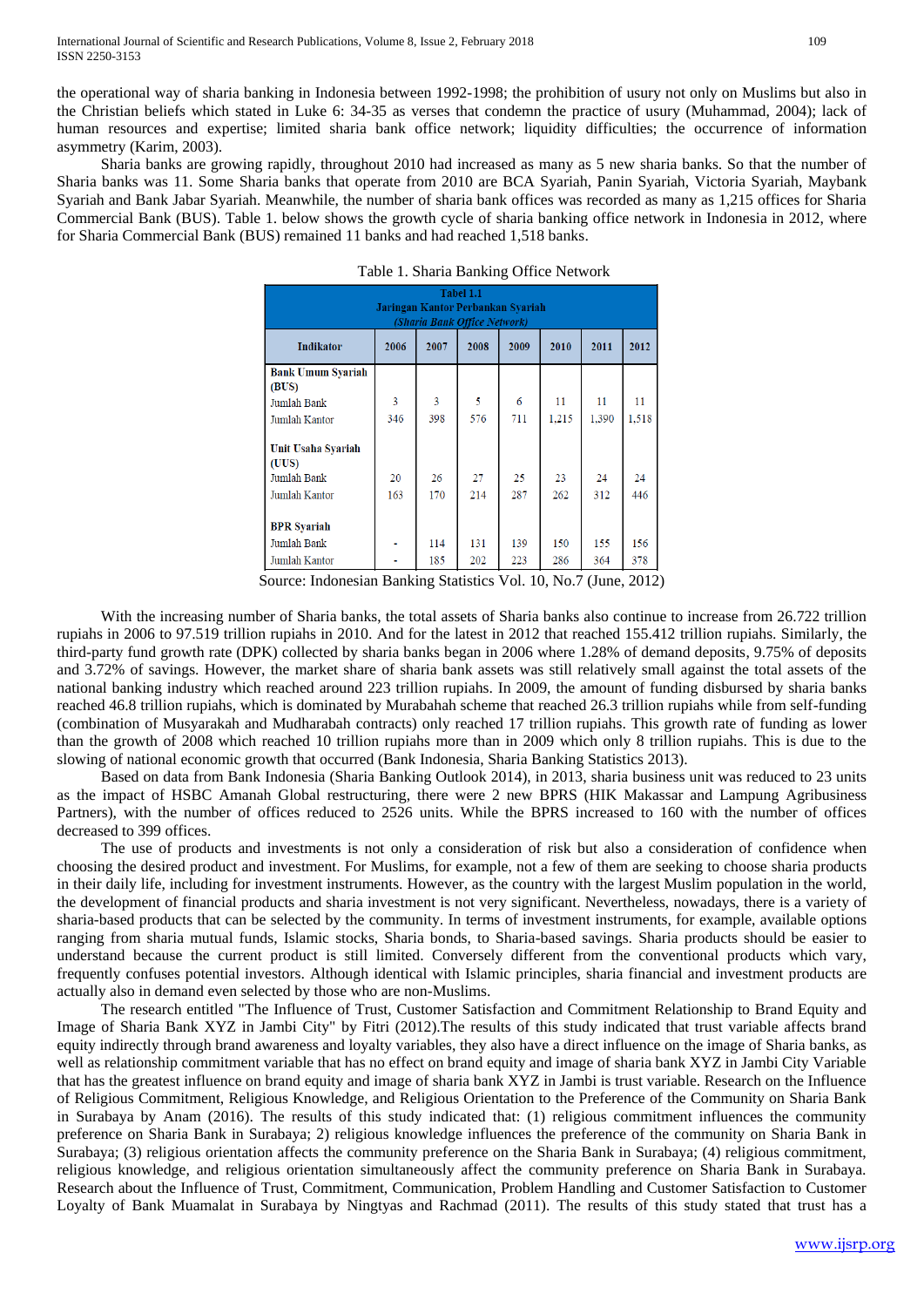significant influence on customer loyalty of Bank Muamalat in Surabaya as the truth. Commitment, communication, problem handling have no significant effect on customer loyalty of Bank Muamalat in Surabaya. While customer satisfaction has a significant influence on customer loyalty of Bank Muamalat in Surabaya. Ghozali (2010) in his research entitled "Analysis of Customer Saving Decision on Sharia Bank in Malang" concluded that the characteristics of sharia banks, services, and trust in banks, knowledge and physical objects of the bank have a positive effect on customers to save at sharia banks. The service factor and trust in the bank had the largest beta coefficient, it indicated that service and trust variables have dominant influence to customer decision in saving.

Sharia banking needs to do a proper business strategy in order to increase sharia bank customers by measuring the bank's ability to provide products and/or investment options, including customer service, as a way to know the customer's perception on the bank's growth. Therefore, the authors were interested to examine the factors that affect the marketing of sharia products and investment in Palembang City and at the same time develop a model of Islamic marketing based on the results of factors analysis. The purpose of this study was to determine the influence of demographic factors, environment, consumer confidence, and consumer commitment to sharia marketing for sharia products and investment in Palembang.

## **II. LITERATURE REVIEW**

## **Sharia Bank Definition**

According to Law number 21 of 2008 article I paragraph 7, Sharia Bank is a Bank that runs its business activities based on sharia principles and according to its type consists of Sharia Commercial Bank and Sharia Rural Bank. Sharia Commercial Bank is a sharia bank that provides services in payment traffic, while Sharia Rural Bank is a sharia bank do not provide payment traffic services.

Arifin (2000) stated that the purpose of establishment of Sharia banks is to promote and develop the application of Islamic principles, sharia and traditions into financial transactions and banking and other business related to the main principles of 1. Avoiding usury in various forms of transactions, 2. Doing business and trading activities based on the acquisition of legitimate profit, 3. Enriching zakat. Meanwhile, according to Sudarsono (2008), Sharia bank is a financial institution whose main business is providing credit and other services in the traffic payments and circulation of money that operates based on the principles of sharia.

# **Sharia Bank Characteristics**

Ikatan Akuntan Indonesia (2004) mentioned that characteristics of sharia bank are:

- 1. Based on sharia principle
	- a. Implementation of Islamic economic principles with characteristics: Prohibition of usury in various forms, Not familiar with the time-value of money concept, and Money as a medium of exchange not a commodity traded
- 2. Operates based on profit sharing principle
- 3. The purpose of business is to obtain remuneration
- 4. Not using interest as a means to earn revenue
- 5. The main principles: partnership, fairness, transparency and universal.
- 6. It does not clearly distinguish the monetary sector and the real sector, it can perform real sector transactions. Some characteristics of sharia banks are presented in Table 2. below:

| Category                             | Information                                                        |
|--------------------------------------|--------------------------------------------------------------------|
| 1. Investment                        | Investments only for projects and products that are lawful (halal) |
|                                      | and profitable.                                                    |
| 2. Return                            | Return paid and/or received comes from revenue sharing or other    |
|                                      | income that based on sharia principles.                            |
| 3. Agreement/Contract                | Agreement is made in the form of contract (akad) that in           |
|                                      | accordance with Islamic sharia.                                    |
| Orientation<br>4.                    | The orientation of funding, not only for profit but also for Falah |
|                                      | that is the orientation of community prosperity.                   |
| 5. Relationship between<br>Banks and | The relationship between the bank and the customer is as a         |
| <b>Customers</b>                     | partner.                                                           |
| 6. Supervisory Board                 | The supervisory board consists of BI, Bapepam, Commissioners,      |
|                                      | and Sharia Supervisory Board (DPS).                                |
| 7. Dispute resolution                | Settlement of disputes, resolved by deliberations between banks    |
|                                      | and customers, through religious courts.                           |

## **Table 2. Sharia Bank Characteristics**

Source : Ismail (2011)

One of the characteristics of Sharia banks according to Ismail (2011) is not accepting or charging interest (usury) to customers, but receive or charge for the results and other benefits in accordance with the contracts that are agreed. The basic concept of sharia bank is based on Al-Qur'an and Hadith. All products and services offered should not conflict with the contents of the Qur'an and Hadith of Rasulullah shalallahu alaihi wassalam.

According to Ali (2010) stated that usury etymologically has the meaning of ziyadah (additional). In another definition, linguistically, usury also means growing and enlarging. Antonio (2014) explained that usury means the taking of additional assets or capital wrongly. Islamic law firmly forbids usury in all its forms and forbids taking any kind of usury. The prohibition that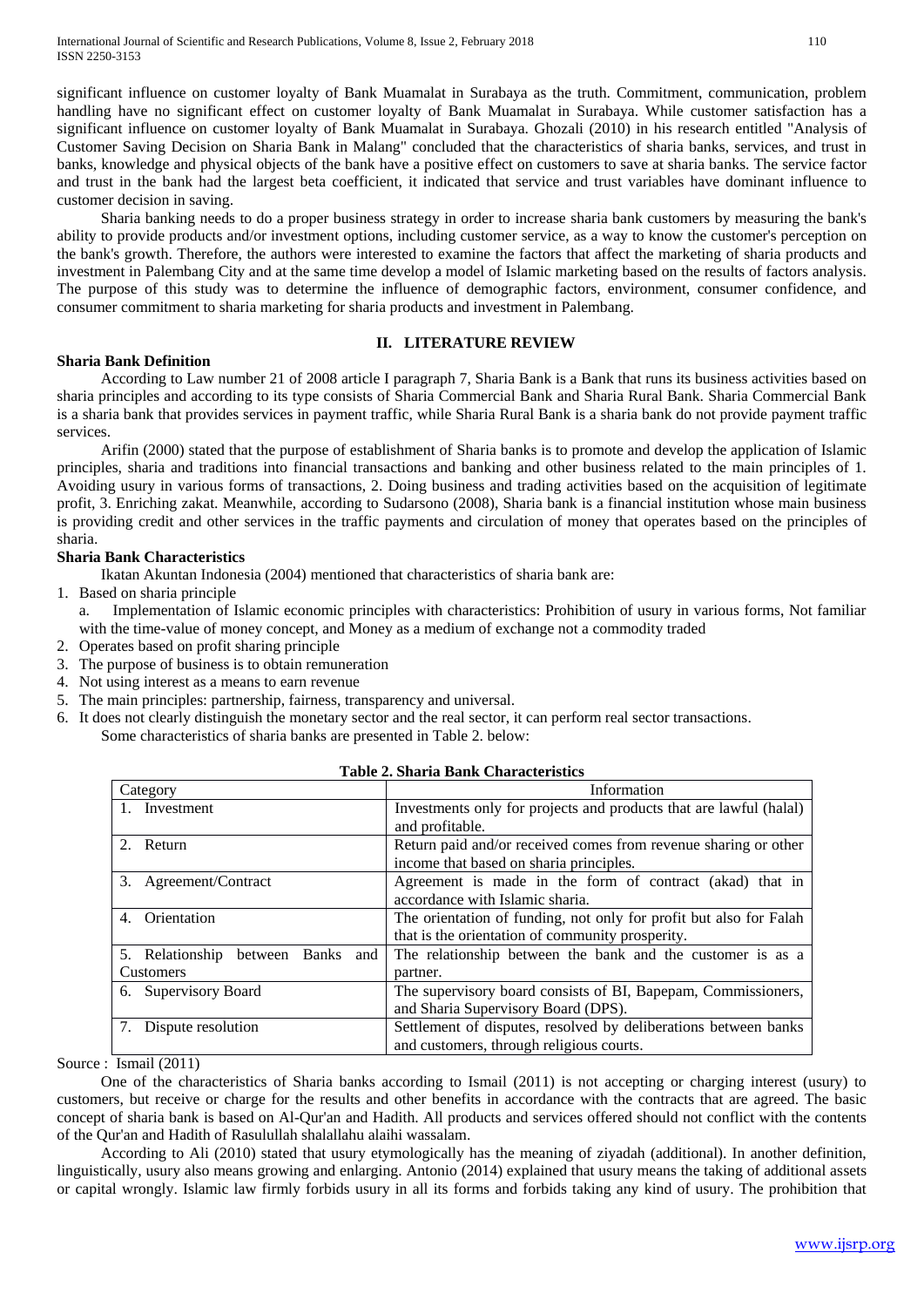Muslims do not involve themselves with usury comes from various surah in the Qur'an and Hadith of Rasulullah shalallahu alaihi wassalam.

The principle of profit sharing is a common characteristic and the basic foundation for the operational activities of Sharia banks as a whole. Sharia banks will serve as partners for customers, whether they will save or borrow money. With the profitsharing system, all parties receive a fair profit, which will encourage productivity, encourage the smooth flow of goods/services, and maintain a balance between the amount of money in circulation with the availability of goods and services. From some of the above description can be concluded, the characteristics of sharia banking is not just a bank interest-free but also has an orientation of welfare achievement.

## **Sharia Banking Products and Services**

According to Karim (2009) basically the products offered by Sharia Banking can be divided into three major parts namely: *funding, funding and service.*

## *Funding*

Funds in Sharia banks can be in the form of demand deposits, savings accounts and time deposits, the operational mechanism of this fund raising should be adjusted to the principles of sharia, namely Wadiah and Mudharabah Principles (Junaidi, 2006).

A. Wadiah Principle

Wadiah can be interpreted as a deposit from one party to another party, both individual and legal entity to be maintained and returned whenever the depositor want it. Wadiah is divided into two types namely: Wadiah yad dhamanah and Wadiah yad amanah (Wiroso, 2009).

The wadiah principle in sharia banking is applied to;

## **a. Wadiah Demand Deposits**

In the Fatwa of the National Sharia Council stipulated the provisions on wadiah demand deposits (Fatwa, 2006) as follows: In the case of deposits, deposits can be taken anytime (on call) and no fee is required except in the form of voluntary giving (athya).

Demand Deposits based on Wadiah:

- a. The Bank acts as the recipient of deposit funds and the customer acts as a depositor
- b. The bank is not allowed to promise a reward or bonus to customers.
- c. The Bank may charge to customers on administrative costs in the form of costs associated directly with the cost of account management, namely, check of demand deposits costs, stamp duty cost, print transaction reports and account balances, opening and closing accounts
- d. The Bank guarantees the refund of the customer's deposit
- e. Deposit funds can be taken anytime by the customer.

## **b. Wadiah Savings**

In the Fatwa of the National Sharia Council stipulated the provisions on wadiah savings (Fatwa, 2006) as follows: In the case of savings, savings can be taken anytime (on call) and no fee is required except in the form of voluntary giving (athya).

Savings based on Wadiah:

- a. The Bank acts as the recipient of deposit funds and the customer acts as a depositor
- b. The bank is not allowed to promise a reward or bonus to customers.
- c. The Bank may charge to customers on administrative costs in the form of costs associated directly with the cost of account management, namely, check of demand deposits costs, stamp duty cost, print transaction reports and account balances, opening and closing accounts
- d. The Bank guarantees the refund of the customer's deposit
- e. Deposit funds can be taken anytime by the customer (Wiroso, 2009)
- B. Mudharabah Principle

Mudharabah may be referred to as al-qiradh which means piece (al-qathu), because the owner of the capital intersects when the property is for trading with a portion of the profit. In simple language, mudharabah is a contract of cooperation between two parties, one party provides capital to the other to trade. Then the profits are shared between them according to what has been agreed (Dahlan, 2012). Mudharabah is divided into two types: Mudharabah muqayyadah and Mudharabah muthlaqah. While the principle of mudharabah in sharia banking applied to: Mudharabah Savings and Mudharabah Deposits (Dahlan, 2012).

*Funding*

In channeling funds to customers, in general, Islamic finance products are divided into four categories that are based on the purpose of use: (Karim, 2007)

- a. Funding with the principle of buying and selling
	- Funding with the principle of buying and selling is intended to have goods. Products that use the principle of buying and selling there are three namely:
- 1. Murabahah

Murabahah is part of contract in buying and selling. Transactionally, in fiqh is called as bay al-mura-baha, whereas according to Imam Shafi'i emphasize transactions of bay' al-murabahah with al-amir bissyira (Karim, 2007).

Murabahah (al-bai' bi tsaman ajil) more commonly known as murabaha. Murabahah derived from the word "ribhu" (profit), is a buying transaction where the bank mentions the amount of profit. The bank acts as the seller, while the customer as the buyer (Dahlan, 2015).

The implemetation: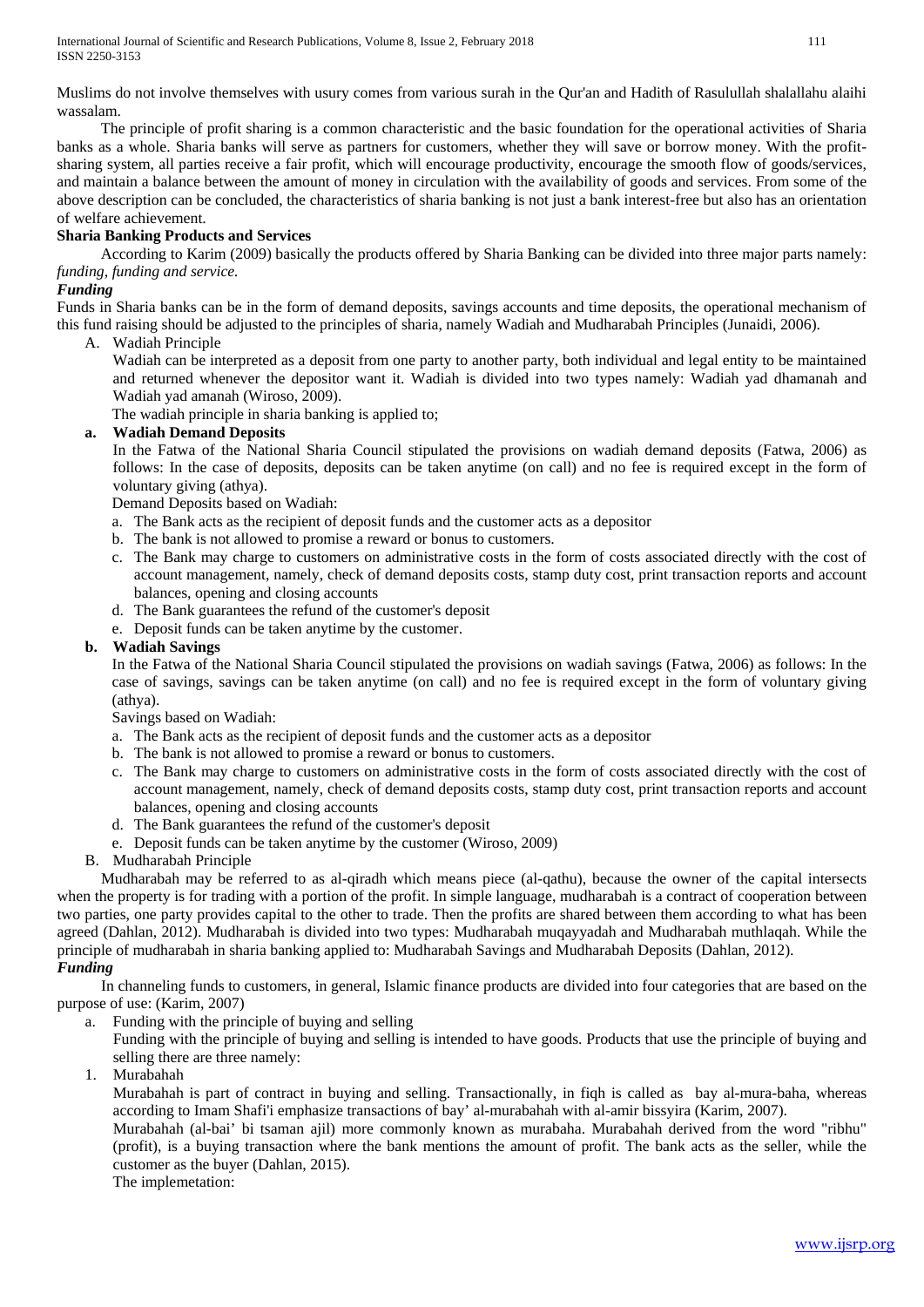Funding on the principle of sale and sale is applied in murabahah (deferred paytment sale) which is the purchase of goods by the bank for the customer in order to meet the needs of production (inventory) with deferred payment in the period of one year (short run funding) (Perwataatmadja et al., 1992). According to the agreement of both parties regarding the selling price and the time period.

2. Salam Funding

Salam is a sale and purchase transaction where the goods traded are not available. Therefore the goods are delivered with suspended while payment is made in cash. The bank acts as the buyer while the customer is the seller. At a glance this transaction is similar to a bond transaction, but in this transaction, quantity, quality, price, and delivery time must be determined (Karim, 2007). In the Fatwa of DSN No. 05/DSN-MUI/IV/2000 mentioned in the sale and purchase based on Salam which is the sale and purchase of goods by way of ordering and payment of prices in advance with certain conditions (Dahlan, 2012).

The implementation: Funding with bay as-salam in sharia banks is intended for short-term agricultural funding. Bank acts as buyer and customer as seller. The bank then pays the initial price at the beginning of the contract, while the customer will deliver the goods ordered after maturity.

3. Istishna Funding

In terminology, means a contract of sale and purchase between the buyer (mustashni) and the seller (shani), and the ordered goods are called mashnu. Upfront payments with cash or installments, while goods are delivered later (Huda, 2010). The general provision of istishna funding is the specification of the ordered item must be clear as type, variety, size, quality, and quantity.

The implementation: Sharia bank is funding with a sale and purchase contract based on istishna is practiced for the funding of construction and short-term manufacturing goods. Sharia banks act as buyers while customers as sellers (makers).

- b. Funding with the principle of leasing
	- 1. Ijarah

Funding in the form of ijarah is the transfer of use rights on goods or services through the payment of rent, without being followed by the transfer of ownership (milkiyyah) on the goods (Antoni, 1999).

At the end of the lease period, the bank may sell the goods leased to the customer. Therefore in sharia banking is known as ijarah muntahhiyah bittamlik (rent followed by the transfer of ownership). Rental price and selling price are agreed upon at the beginning of the agreement (Karim, 2007).

2. Ijarah Muntahia Bittamlik (IMBT) Funding

It is a lease agreement between the owner of the lease object (sharia bank) and the lessee (customer) to obtain the rental service for the leased object with the option of transferring the leased property at a certain time in accordance with the agreed upon contract. Transfer of ownership in IMBT through: Rewards, Sale before the contract expires at a price proportional to the remaining rental installments, Sales at the end of the lease term with a certain payment agreed upon at the beginning of the contract, and Sales incrementally at a certain price agreed in the contract.

Parties who commit IMBT contract must implement ijarah agreement first. The contract of ownership transfer, either by buying or selling or giving can only be performed after the ijarah period has been completed. The commitment of ownership transfer that was agreed upon at the beginning of ijarah agreement is wa'd which is not binding. If the agreement is want to be implemented, then there must be a contract of ownership transfer that performed after the ijarah period is over. Sharia banks may ask customers to provide warranties on leased goods to avoid risks that are detrimental to the bank.

- c. Funding with the principle of profit sharing
- Musyarakah funding

is cooperation between two or more parties for a particular business. Each party contributes capital (al-mall), or expertise/managerial (a'mal) with benefit is shared, and if there is a loss then the loss is shared (Karim, 2007). Two types of Musyarakah namely: Ownership Musyarakah and Akad/Contract Musyarakah. (Lewis, 2007).

- Mudharabah Funding

Mudharabah is a form of cooperation between two or more parties where the owner of capital (shahib al-maal) entrusts a certain amount of capital to the manager (mudharib) with a profit-sharing agreement. This form affirms cooperation in the guidance of a 100% cash capital contribution from shahib al-maal and mudarib expertise (Karim, 2007). Mudharabah agreement is generally divided into two types: Mudharabah mutlaqah and Mudharabah Muqayyadah (Wiroso, 2009).

- d. Funding with the principle of profit sharing
- 1. Qardh

Qardh is the gift of property to others that can be billed or reissued or in other words lend without expecting rewards. This product is used to help small businesses and social needs. These funds are obtained from zakat funds, infaq and shadaqah.

Funding that uses qardh contracts only to help and provide convenience to people who are experiencing financial distress. According to Sabiq, unlawful for those who provide assistance to take advantage, let alone to exploit because it is classified to usury. This provision is based on the words of Rasulullah shalallahu alaihi wassalam as narrated from al-Harith bin Abi Usamah from Ali: "every qardh contract is executed by taking profit, then it belongs to usury."

2. Qardhul Hasan

Pinjam meminjam uang atau barang dimana peminjam berkewajiban mengembalikan pokok pinjaman saja tanpa imbalan atas dasar kebajikan dengan tujuan untuk membantuk peneima pinjaman.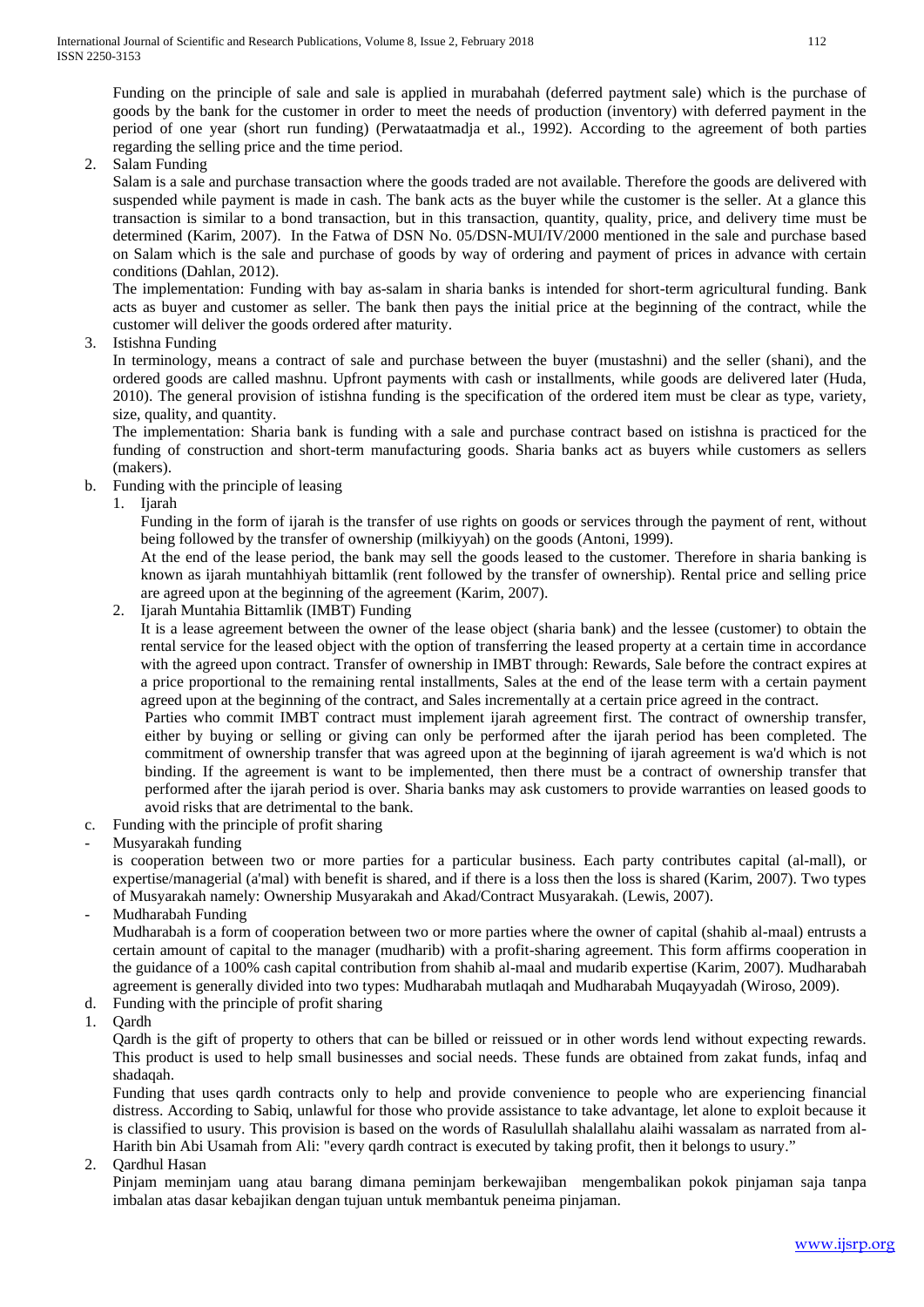#### *Service*

Sharia banks can perform various banking services to customers by getting rewards in the form of fees or commissions. These banking services are:

- a. Wakalah (Representative), Wakalah in banking application occurs when the customer authorizes the bank to represent himself/herself to perform certain service work, such as L/C bookkeeping, collection and money transfer.
- b. Kafalah (Bank Guarantee), Kafalah is the granting of collateral from one party to another party or bank guarantee can be provided for the purpose of guaranteeing payment of a payment obligation. Banks may require customers to obtain some funds for this facility as rahn.
- c. Sharf (Currency Exchange), in principle, buying and selling foreign exchange in line with sharf. Sale and purchase of this type of currency, the delivery must be performed at the same time (spot). Banks take advantage of this foreign exchange sale (Karim, 2007).
- d. Rahn (Pawn), Submission of a goods/property from one party to another as a guarantee of some or all of the debt to the party that delivers the goods/property.
- e. Hiwalah (Transfer of Receivables), delivery of goods/property from one party to another as a guarantee of part or all of the debt to the party who deliver the goods/property.

The following is a brief overview of the contracts and products of sharia banks presented in Figure 1.

| Akad dan Produk Bank Syariah                                                                                                                                                                                                                   |                                                                       |                                                                    |                                                               |  |
|------------------------------------------------------------------------------------------------------------------------------------------------------------------------------------------------------------------------------------------------|-----------------------------------------------------------------------|--------------------------------------------------------------------|---------------------------------------------------------------|--|
| Pendanaan                                                                                                                                                                                                                                      | Pembiayaan                                                            | Jasa Perbankan                                                     | Sosial                                                        |  |
| Pola Titipan<br>- Wadiah yad Dhamanah:<br>(Giro, Tabungan)                                                                                                                                                                                     | <b>Pola Bagi Hasil</b><br>Mudharabah<br>Musharakah                    | Pola Lainnya<br>Wakalah, Kafalah,<br>Hawalah, Rahn.                | Pola Pinjaman<br><b>Oardhul Hasan</b><br>(Pinjaman Kebajikan) |  |
| Pola Pinjaman<br>Oardh<br>(Giro, Tabungan)                                                                                                                                                                                                     | (Investment Financing)<br><b>Pola Jual Beli</b><br>Murabahah<br>Salam | Ur. Sharf<br>(Jasa Keuangan)<br>Pola Titipan<br>Wadi'ah yad Amanah |                                                               |  |
| Pola Bagi Hasil<br>ktishna<br>- Mudharabah Mutlagah<br>(Trade Financing)<br>Mudharabah<br><b>Pola Sewa</b><br>Mugayyadah (executing)<br><b>fiarah</b><br>(Tabungan, Deposito,<br>ljarah wa Iqtina<br>Investasi, Obligasi)<br>(Trade Financing) |                                                                       | (Jasa Nonkeuangan)<br>Pola Bagi Hasil                              |                                                               |  |
|                                                                                                                                                                                                                                                | Mudharabah<br>Mugayyadah<br>(channelling)<br>(Jasa Keagenan)          |                                                                    |                                                               |  |
| Pola Sewa<br>liarah<br>(Obligasi)                                                                                                                                                                                                              | <b>Pola Pinjaman</b><br>Cardh<br>(Talangan)                           |                                                                    |                                                               |  |
| Pendanaan                                                                                                                                                                                                                                      | Pembiayaan                                                            | Jasa Perbankan                                                     | Sosial                                                        |  |

Figure 1. Contracts and Products of Sharia Banks Source: Ascarya (2005)

#### **Demographics**

Demographic data is a set of information about the target market profile. This data is used as the basis for marketing efforts of goods/services. Demographic data is a set of statistical data which is information about age, gender, and income. Demographic characteristics, such as age, sex, marital status, income, occupation, education and domicile, are most often used as a basis for market segmentation. The needs and interests of the product vary according to the age of the consumers. This data is commonly used by businesses to identify target markets for their goods and services. With demographic data we can implement the marketing process in more detail and efficient, in accordance with the target market. In marketing, demographic data are gathered to the government for the government to have complete data and to know the characteristics of the population. It is important to determine the policy direction as a consumer protection effort. Age variables, education, occupation, and geography are important to collect because they affect consumer behavior through differences in attitudes and perceptions. According to Kotler and Armstrong (2008), segmentation of demographics is divided into: age, sex, and income. Demographic factors used in this study were experience, income, wealth, religiosity, and financial knowledge.

#### **Environment**

The surrounding environment is the perception of the organization's members in anticipating the influence of environmental factors on the organization (Priyono, 2001). Duncan (1972) cited in Rinawati and Santoso (2017) defined the environment as the totality of social and physical factors that influence the behavior of someone's decision making.

# **Customer Commitment**

Commitment is a strong desire to maintain and continue relationships that are considered important and have long-term value. Commitment is usually reflected in cooperative behavior and active action to maintain relationships that have been established (Tjiptono, 2005). Meanwhile, according to Moorman defined commitment as an everlasting desire to maintain a valued relationship. This shows a higher level of obligation to make a relationship work and to make it mutually satisfying and profitable (Ndubisi, 2007). Commitment is associated with a belief that there will be no commitment if either party or both feel that the relationship is not mutually beneficial.

Anderson and Weitz (1992) cited in Agung (2006), stated that the commitment consists of three dimensions: a desire to build stable relationships, a willingness to sacrifice when building a relationship, and trust in a stable relationship. Meanwhile, according to Ellena and Rahardjo (2011) commitment is a valuable relationship that needs to be maintained, where each party is willing to cooperate to maintain this relationship. Customer commitment can be interpreted as long-lasting customer's desire to maintain a valuable or profitable relationship with the company.

#### **Consumer Confidence**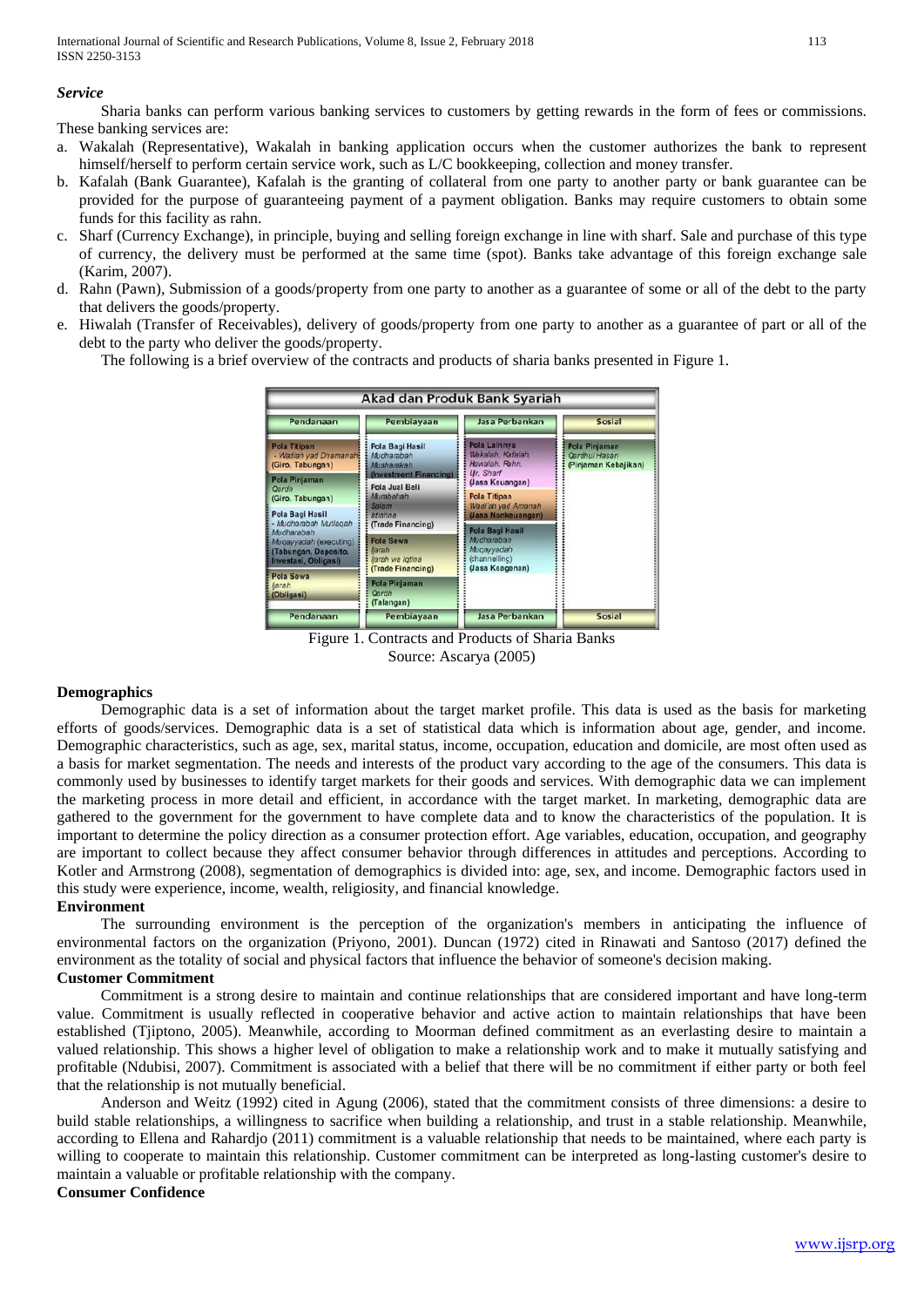According to Dharmmesta and Indahwati (2005) when someone trusts the other in an interpersonal relationship, someone will rely on the other side and will generate the intention to maintain the relationship that represented in the form of loyalty in buying.

Trust exists if customers believe that the service provider is trustworthy and also has a high degree of integrity (Karsono, 2006). Trust is considered an action, behavior or orientation, a relationship (Alpern, 1997 cited in Iqbal, 2008). Others maintain that belief is a natural feeling or belief, a belief in which one is willing to act (Dasgupta 1988 quoted in Iqbal, 2008), or an option (Alpern, 1997 cited in Iqbal, 2008). Trust has been described as a cognitive action (for example, a form of opinion or prediction that something will happen or people will behave in a certain way), affective (for example, a feeling problem) or a conative (for example, a matter of preference or desire). There are four forms of trust, namely: goal-based trust, calculation-based trust, knowledge-based trust, and trust-based rewards. Trust is clearly very useful and important to build relationships, although being a trusted party is not easy and requires a joint effort. The following factors contribute to the formation of trust (Peppers and Rogers, 2004 cited in Iqbal, 2008), namely values, dependence on the others, open and orderly communication, and behave opportunistically. Commitment and trust are the two most important components of long-term relationships between companies and their exchange partners.

#### **Sharia Marketing**

According to Kartajaya and Sula (2006), sharia marketing is a business discipline that the whole process, both the creation process, the bidding process, and the process of value change should not be contradictory to the Islamic muamalah. In addition, in sharia marketing, a business must be accompanied with sincerity only to seek the pleasure of Allah then the whole form of the transaction becomes worship in the presence of Allah. So with sharia marketing the whole process should not conflict with Islamic principles. In addition to this business process can be guaranteed or no deviations from the principles of sharia then any transactions in marketing can be allowed.

#### **Sharia Marketing Characteristics**

The characteristics of sharia marketing is a special characteristic attached to a marketer. According to Kartajaya and Sula (2006), there are four characteristics that can be used as a guide for marketers, as follows:

- Theistic (Rabbaniyah)

Rabbaniyah is a characteristic which not possessed by conventional marketing. Rabbaniyah principle emphasizes marketers to refer to religion.

- Ethics (Akhlaqiyyah)
- In sharia marketing, marketers engage in marketing activities with emphasis on moral (moral and ethics).
- Realistic (Al-Waqi'iyyah)

Sharia marketing is not exclusive marketing, fanatical to a particular group, anti-renewal or anti-modern, and inflexible to environmental change.

- Humanistic (Al Insaniyyah)

The humanistic understanding of sharia that human was created to be elevated to the certain degree which human nature is maintained.

## **III. METHODOLOGY**

#### **Research Design**

The research design is in explanatory research, it is a research that seeks to explain the causal relationship between variables of research through a certain hypothesis testing (Singarimbun and Effendi, 1995). The thinking framework in this study is described as follows:



The independent variables in this study are demographic (X1), environment (X2), consumer confidence (X3), and customer commitment (X4). While the dependent variable is sharia marketing (sharia products and investment) (Y).

# **Research Hypothesis**

Here are the hypotheses proposed by the researcher:

- $H_1$ : Demographic factor positively influences the sharia marketing.
- $H_2$ : Environment factor positively influences the sharia marketing.
- $H_3$ : Consumer confidence factor positively influences the sharia marketing.
- $H_4$ : Customer commitment factor positively influences the sharia marketing.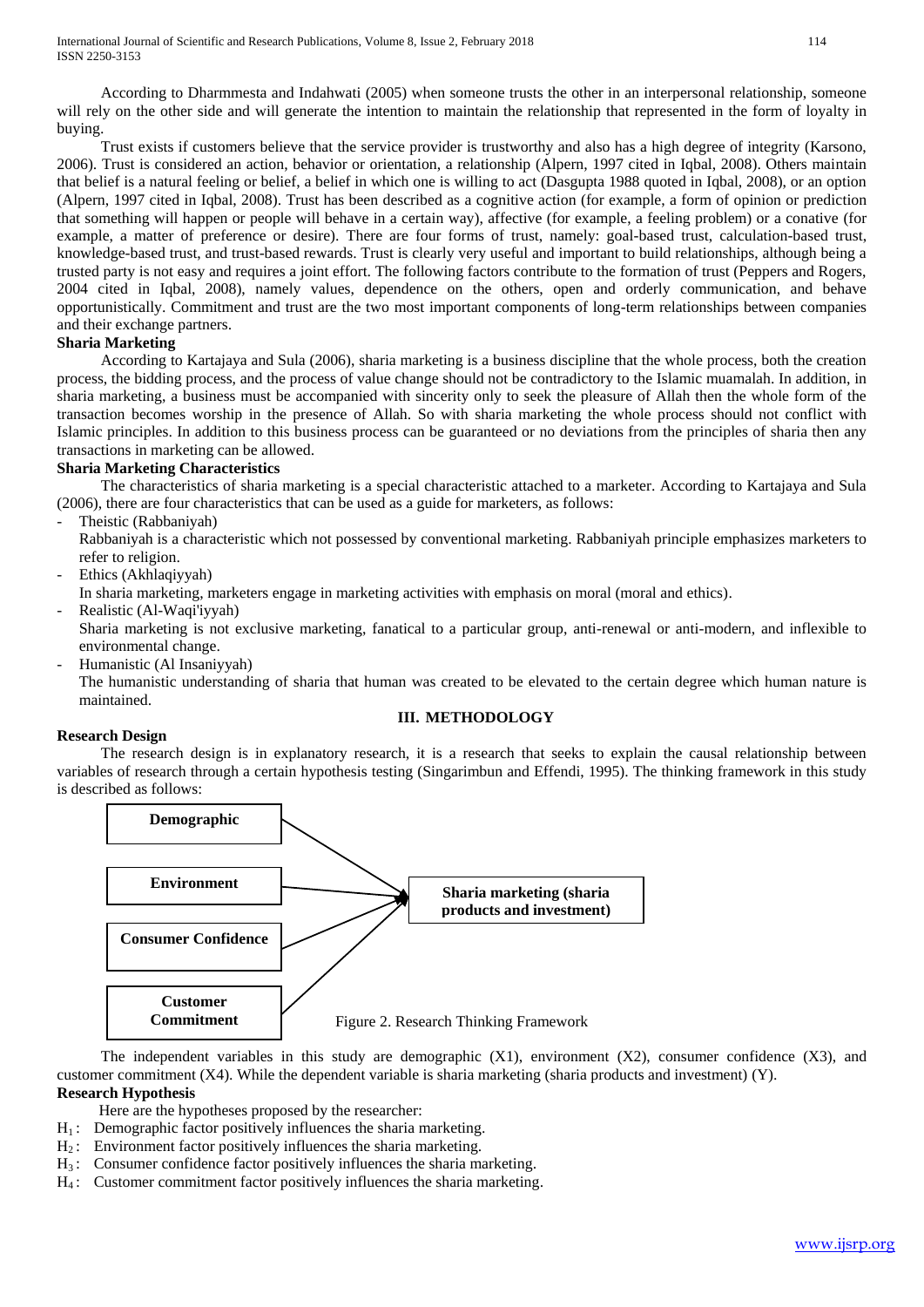$H<sub>5</sub>$ : Demographic, environmental, consumer confidence, and customer commitment simultaneously have a significant influence on sharia marketing.

# **Data Collection Method**

Researchers used questionnaires as a means of collecting data to obtain data relevant to this study. Questionnaires were given directly to the respondents who have become customers of sharia banks, in this case, who have utilized the products and make sharia investment.

# **Sampling Technique**

Sampling technique in this research was accidental sampling technique. According to Usman and Purnomo (2008), accidental sampling is used when the selection of sample members is made against persons or objects that happen to exist or be encountered. In determining the number of research samples, the researchers used the Slovin formula with the limit of tolerance error was 10%.

$$
n = N / (1 + N(e)^2)
$$

## **Information :**

n = Number of Samples

 $N = Total Population$ 

e = Limit of Tolerance Error

Because in Palembang there are only four sharia banks. Sample criteria used in this research was who has been a customer for more than 5 years. As for each number of respondents in each Sharia bank in Palembang City is presented in Table 3. as follows:

## **Table 3. Total Population and Sample of Respondents of Bank Customer Research**

| <b>No</b> | Bank name and Address                     | Population | Sample |
|-----------|-------------------------------------------|------------|--------|
|           | Bank BNI PT Persero Tbk Cab Syariah (Jl   | 1127       | 92     |
|           | Jend Sudirman 67-68 Palembang)            |            |        |
|           | Bank Muamalat Indonesia PT Tbk (Jl Jend   | 2560       | 96     |
|           | Sudirman Km 5/676 Palembang)              |            |        |
|           | Iskandar<br>Bank Sumsel Syariah<br>(J)    | 1800       | 95     |
|           | Palembang)                                |            |        |
|           | PT Bank Syariah Mandiri (Jl Jend Sudirman | 1240       | 93     |
|           | 80 Palembang)                             |            |        |
| Total     |                                           | 6727       | 376    |

Source: reports on the number of customers of each bank, 2016 (min. at least has been a customer for more than 5 years) Based on table 3. the number of samples in this study were 376 customer respondents.

# **Research Variables Operational Definitions**

The research variables, the indicators used, and the number of questions and scales used in the questionnaire, are presented in Table 4. about the operational variables matrices below:

| <b>Variable</b>               | <b>Definition</b>                                                                                                                                                                                                                                                                                         | <b>Indikator</b>                                                                                                                                                | <b>Total</b> | <b>Scale</b> |
|-------------------------------|-----------------------------------------------------------------------------------------------------------------------------------------------------------------------------------------------------------------------------------------------------------------------------------------------------------|-----------------------------------------------------------------------------------------------------------------------------------------------------------------|--------------|--------------|
| Demographic<br>(X1)           | A set of information about the target<br>market profile. Segmentation of<br>demographics is divided into: age,<br>and income.<br>(Kotler)<br>and<br>sex,<br>Amstrong, 2008).                                                                                                                              | 1. Experience<br>2. Income<br>3. Wealth<br>4. Religiosity<br>5. Finansial Knowledge                                                                             | $1 - 5$      | Ordinal      |
| Environment $(X2)$            | The totality of social and physical<br>factors that influence the behavior of<br>someone's decision making (Duncan,<br>1972).                                                                                                                                                                             | 1. Influence of Family<br>2. Influence of Friends<br>3. The<br>of<br>amount<br>information received<br>4. The number of available<br>facilities and services    | $6-9$        | Ordinal      |
| Consumer<br>confidence $(X3)$ | An action, behavior or orientation, a<br>relationship (Alpern, 1997).                                                                                                                                                                                                                                     | 1. Ability to prove<br>something,<br>reliability and<br>2.<br>3. intentionality                                                                                 | $10 - 15$    | Ordinal      |
| Customer<br>Commitment $(X4)$ | Commitment is a strong desire to<br>maintain and continue relationships<br>that are considered important and<br>have long-term value. Commitment<br>is usually reflected in cooperative<br>behavior<br>and<br>active<br>action to<br>maintain relationship that has been<br>established (Tiiptono, 2005). | a desire to build stable<br>relationships,<br>a willingness to sacrifice<br>2<br>when building a<br>relationship, and<br>trust in a stable<br>3<br>relationship | 16-22        | Ordinal      |

## **Table 4. Operational Variables Matrices**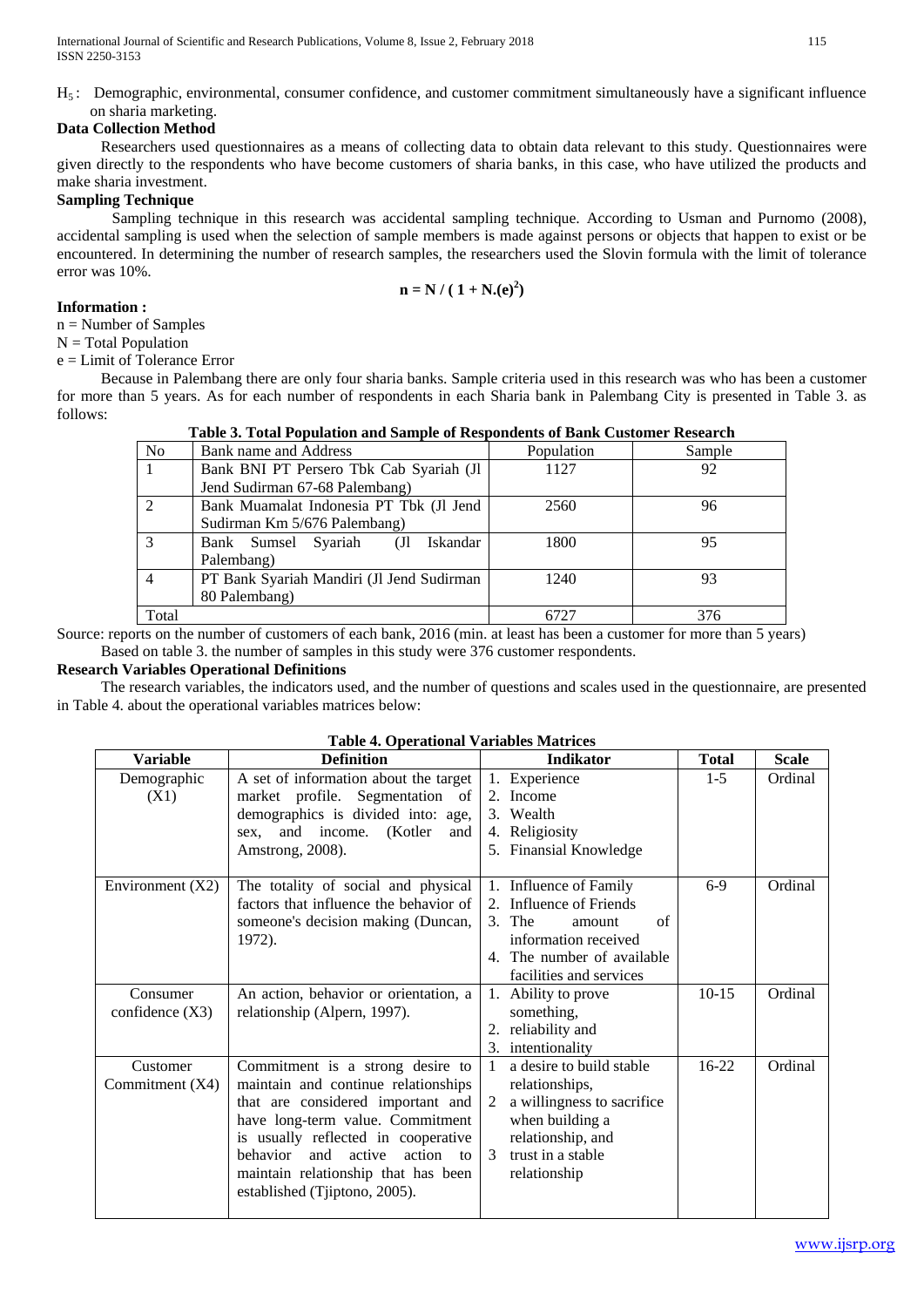| Sharia Marketing | Sharia marketing is a business 1. Theistic                   | 23-28 | Ordinal |
|------------------|--------------------------------------------------------------|-------|---------|
| $(\Upsilon)$     | discipline that the whole process, $\vert$ 2. Ethic          |       |         |
|                  | both the creation process, the bidding $\vert 3$ . Realistic |       |         |
|                  | process, and the process of value   4. Humanistic            |       |         |
|                  | change should not be contradictory to                        |       |         |
|                  | the Islamic muamalah (Kartajaya and                          |       |         |
|                  | Sula, 2006).                                                 |       |         |

## **Data Analysis Technique**

Pengujian dilakukan dengan analisis regresi berganda untuk mengetahui pengaruh variabel-variabel demographic, environment, consumer confidence dan customer commitment terhadap sharia marketing untuk produk dan investasi syariah*.*  Persamaan regresi berganda dalam penelitian ini adalah sebagai berikut (Djarwanto, PS and Subagyo 1996) :

 $Y: a+b_1X_1+b_2X_2+b_3X_3+b_4X_4+e$ 

Information :

Y : Sharia marketing

 $X_1$ : Demographic

 $X_2$  : Environment

 $X_3$ : Consumer confidence

X4 : Customer commitment

a : *Constants*

 $b_1-b_4$ : Regression coefficient of independent variables

e : *error*

#### **Hypothesis Testing**

Hypothesis test in this research was performed on statistical hypothesis using t test and f test. Furthermore, the value of Coefficient of Determination is presented.

#### **IV. FINDINGS**

#### **Description of Respondents**

The number of research questionnaires that returned and can be processed as many as 339 pieces of questionnaires from 376 copies of the questionnaires were distributed. After the questionnaire period ended, the researcher did the editing, coding and data entry for the preparation of data analysis. The results were not all questionnaires can be used as a basis for analysis. Table 5. below presents description of respondents based on age:

|     | Information               | Number of People | -<br>Percentage |
|-----|---------------------------|------------------|-----------------|
|     | $17 - 25$ years old       | people           | 11.4 %          |
| AGE | $26 - 35$ years old       | 11 people        | 15.7 %          |
|     | $36 - 45$ years old       | 25 people        | 35.7 %          |
|     | More than 45 years<br>old | 16 people        | 22.9 %          |
|     | Total                     | 339 people       | 100%            |

#### **Table 5. Description of Respondents Based on Age**

**Data Source : Primary Data, 2017 (Questionnaire)**

Table 5. above, it can be seen that the respondents of this study were dominantly at the age of 36-45 years as many as 25 people (35.7%), while respondents who were at the age of 46-50 years as many as 16 people (22.9%), respondents who were at the age of 26-35 years were 11 people (15,7%), and respondents who were at the age of 17 - 25 years as many as 8 people (11,4%). Table 6. below presents the description of respondents based on education:

| <b>EDUCATION</b> | Information              | Number of People | Percentage |
|------------------|--------------------------|------------------|------------|
|                  | <b>Elementary School</b> | 2 people         | 0.59%      |
|                  | Junior High School       | 4 people         | 1.18%      |
|                  | Senior High School       | 102 people       | 30.09%     |
|                  | College                  | 231 people       | 68.14%     |
|                  | Total                    | 339 people       | 100.00%    |

#### **Table 6. Description of Respondents Based on Education**

## **Data Source : Primary Data, 2017 (Questionnaire)**

Based on Table 6. above, it can be seen that the respondents of this study dominantly have education as college graduates of 231 people (68.14%), whereas respondents who have education as high school graduates of 102 people (30.09%), respondents who have education as junior high school graduates of 4 people (1.18%) and respondents who have education as elementary school graduates of 2 people (0.59%). Table 7. below presents description of respondents based on profession:

| <b>PROFESSION</b><br>People<br>tage<br>unpe.<br>чиот.<br>. |
|------------------------------------------------------------|
|------------------------------------------------------------|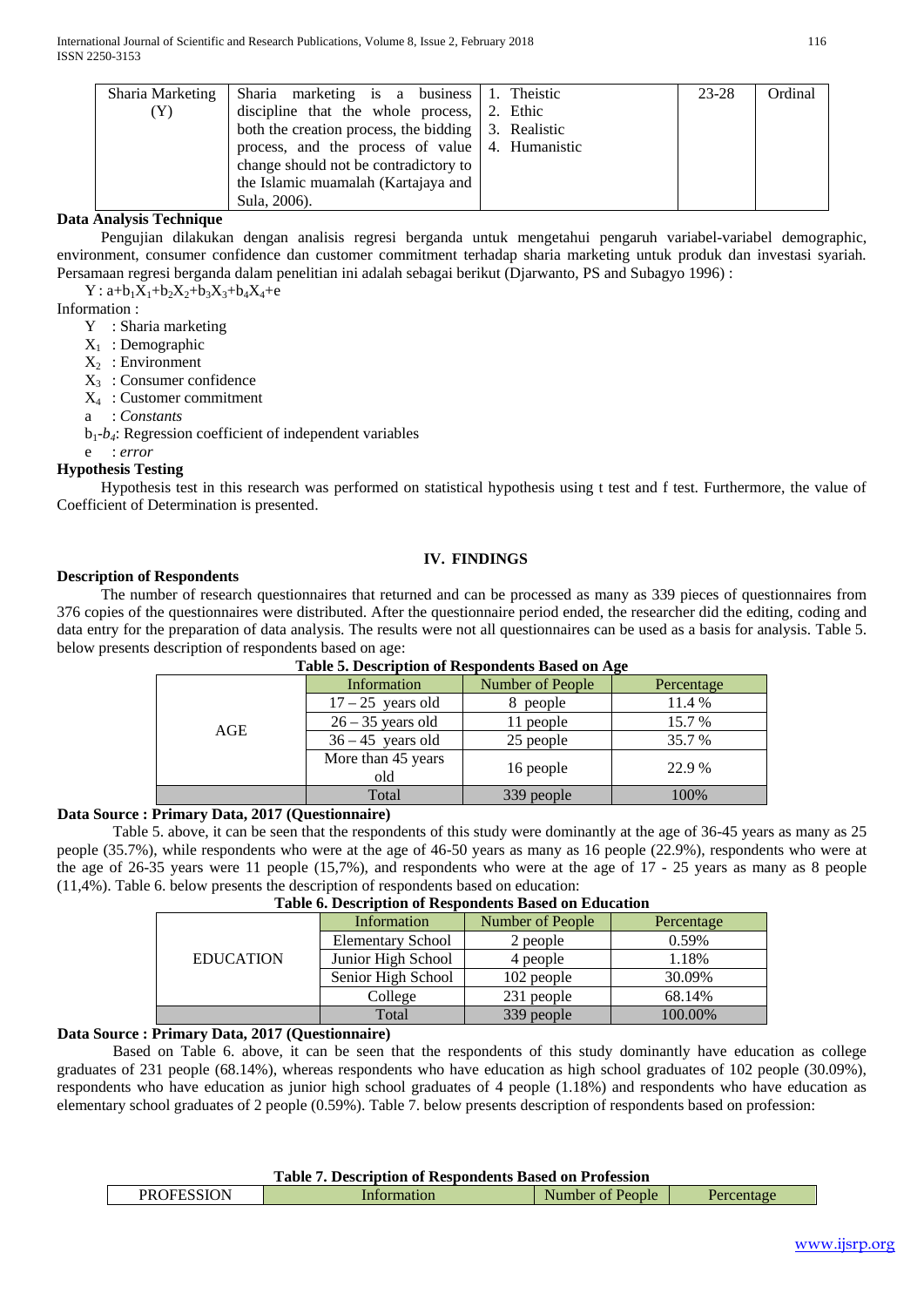| Civic servants/Soldier/Police | 105 people | 30.97% |
|-------------------------------|------------|--------|
| Entrepreneur                  | 171 people | 50.44% |
| Student                       | 21 people  | 6.19%  |
| Others (Employee of           |            |        |
| BUMN/BUMD/another company)    | 42 people  | 12.39% |
| Total                         | 339 people | 100%   |

## **Data Source : Primary Data, 2017 (Questionnaire)**

Based on Table 7. above, it can be seen that the respondents of this study dominantly have profession as entrepreneurs of 171 people (50.44%), whereas respondents who have profession as Civic servants/Soldier/Police of 105 people (30.97%), respondents who have profession as Employee of BUMN/BUMD/another company of 42 people (12.39%) and respondents who have profession as students of 21 people (6.19%). Table 8. below presents description of respondents based on sex:

#### **Table 8. Description of Respondents Based on Sex**

|     | Information | Number of People | Percentage |
|-----|-------------|------------------|------------|
| SEX | Male        | 212              | 62.54%     |
|     | Female      | $\cdot$ $\sim$   | 37.46%     |
|     | Total       | 339              | 100.00%    |

## **Data Source : Primary Data, 2017 (Questionnaire)**

Based on Table 8. above, the respondents of this study are dominantly male as many as 212 people (62.54%) while women as many as 127 people (37.46%). Table 9. below presents description of respondents based on the period as sharia banks customer:

| Tuote ) i Description of Kespongenes Dusea on The I crica as Sharia Dumbs Castomer |                 |                  |            |
|------------------------------------------------------------------------------------|-----------------|------------------|------------|
|                                                                                    | Information     | Number of People | Percentage |
|                                                                                    | vear            | 4 people         | 1.18%      |
| THE PERIOD AS SHARIA                                                               | $1 - 2$ year(s) | 13 people        | 3.83%      |
| <b>BANKS CUSTOMER</b>                                                              | $2 - 3$ years   | 119 people       | 35.10%     |
|                                                                                    | vears           | 161 people       | 47.49%     |
|                                                                                    | >4 vears        | 42 people        | 12.39%     |
|                                                                                    | Total           | 339 people       | 100%       |

#### **Table 9. Description of Respondents Based on The Period as Sharia Banks Customer**

# **Data Source : Primary Data, 2017 (Questionnaire)**

Based on Table 9. above, the respondents of this study have been dominant 4-year Islamic bank customers (47.49%), while the respondents of the research that has been a customer of sharia bank less than 1 year as many as 4 people or 1.18 %. Table 10. below presents description of respondents based on the Sharia Banks used:

## **Table 10. Description of Respondents Based on The Sharia Banks Used**

|                  | Information                         | Number of People | Percentage |
|------------------|-------------------------------------|------------------|------------|
| THE SHARIA BANKS | Bank BNI PT Persero Tbk Cab Syariah | 72 people        | 21.24%     |
| USED             | Bank Muamalat Indonesia PT Tbk      | 91 people        | 26.84%     |
|                  | <b>Bank Sumsel Syariah</b>          | 83 people        | 24.48%     |
|                  | PT Bank Svariah Mandiri             | 93 people        | 27.43%     |
|                  | Total                               | 339 people       | 100%       |

# **Data Source : Primary Data, 2017 (Questionnaire)**

Based on Table 10., the respondents of this study are dominantly Bank Mandiri customers of 93 people (27.34%), Bank Muamalat customers of 91 people or 26.84%, Bank Sumsel Syariah customers of 83 people or 24.48 %, and Bank BNI Syariah customers of 72 people (21.24%). Table 11 below presents the description of respondents based on the frequency of using/selecting sharia products and investment (calculated from the number of products/investments used/selected):

#### **Table 11. Description of Respondents Based on The Frequency of Using/Selecting Sharia Products and Investment**

|                         | Information              | Jumlah     | Percentage |
|-------------------------|--------------------------|------------|------------|
| THE FREQUENCY OF        | product/investment       | 127 people | 37.46%     |
| USING/SELECTING SHARIA  | 2-3 products/investments | 143 people | 42.18%     |
| PRODUCTS AND INVESTMENT | 4-5 products/investments | 45 people  | 13.27%     |
|                         | More than 5              |            |            |
|                         | products/investments     | 24 people  | 7,08%      |
|                         | Total                    | 339 people | 100%       |

## **Data Source : Primary Data, 2017 (Questionnaire)**

Based on Table 11 above, it can be seen that the respondents of this study are dominantly customers who have 2 to 3 sharia products/investment as many as 143 people or 42.18% while customers who have more than 5 sharia products/investment only 24 people or 7, 08%. Table 12. below presents description of respondents based on monthly income:

## **Table 12. Description of Respondents Based on Monthly Income**

| $\sim$ $\sim$ $\sim$<br>$\sim$<br>')ML<br>١N<br>INI<br>M<br>. .<br>____<br>the contract of the contract of the contract of the contract of the contract of the contract of the contract of |  | $\sim$ |  |
|--------------------------------------------------------------------------------------------------------------------------------------------------------------------------------------------|--|--------|--|
|                                                                                                                                                                                            |  |        |  |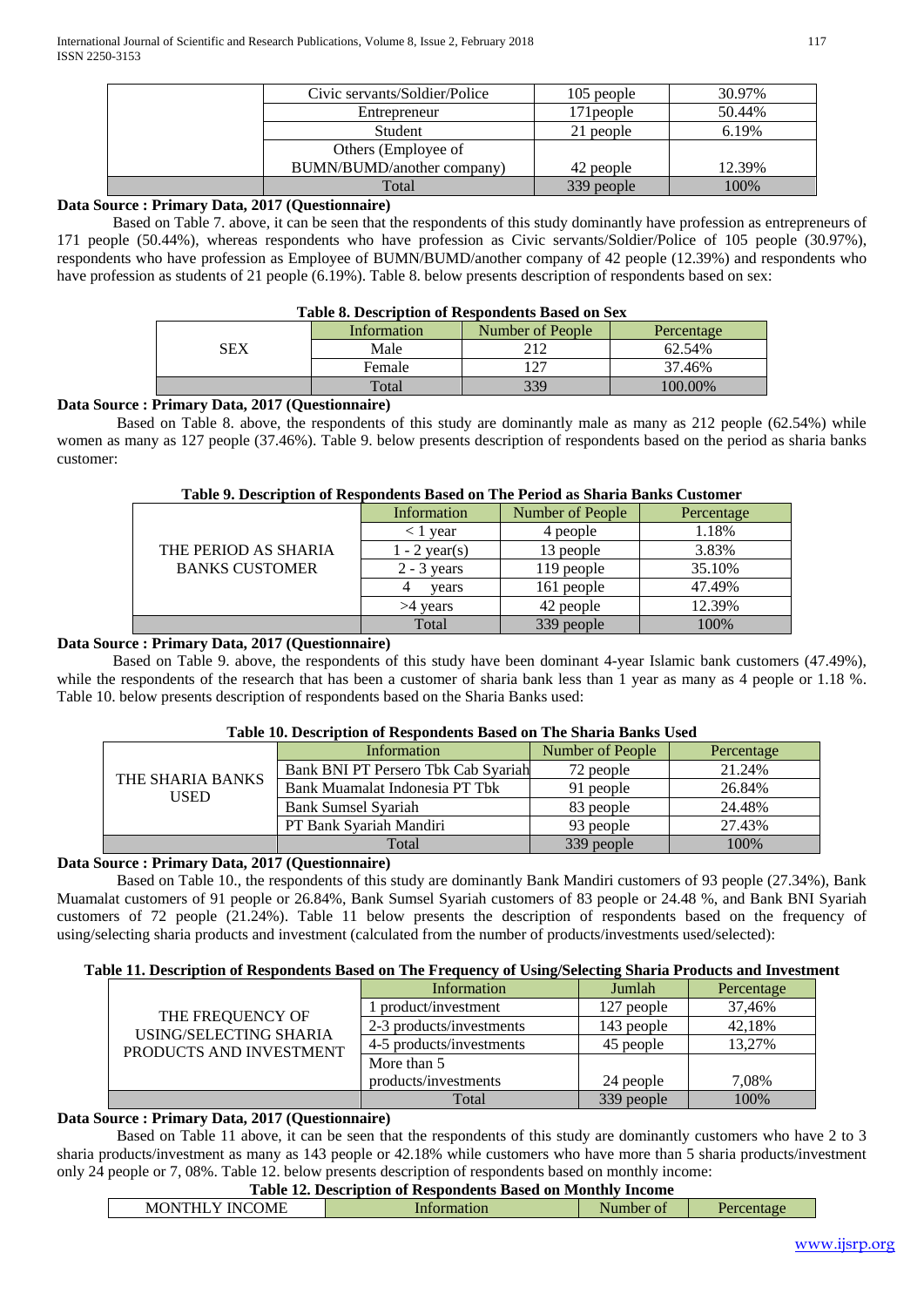|                              | People     |         |
|------------------------------|------------|---------|
| Less than 3 million rupiahs  | 32 people  | 9.44 %  |
| 3 -5 million rupiahs         | 161 people | 47.49 % |
| 5-10 million rupiahs         | 98 people  | 28.91 % |
| More than 10 million rupiahs | 48 people  | 14.16 % |
| Total                        | 339 people | 100 %   |

## **Data Source : Primary Data, 2017 (Questionnaire)**

Based on Table 12. above, it can be seen that the respondents of this study have income of 3 million - 5 million rupiahs as much as 161 people or 47.49% while customers who have less than 3 million rupiahs income of 32 people or 9.44% including students. Table 13. below presents description of respondents based on the type of products/investments used/selected:

|  | Table 13. Description of Respondents Based on The Type of Products/Investments Used/Selected |
|--|----------------------------------------------------------------------------------------------|
|--|----------------------------------------------------------------------------------------------|

|                      | Information                                    | Number of<br>People | Percentage |
|----------------------|------------------------------------------------|---------------------|------------|
|                      | wadiah yadhamanah (demand deposits)            | 76 people           | 22,42%     |
|                      | wadiah yadhamanah mudharabah (savings)         | 149 people          | 43,95%     |
|                      | mudharabah (deposits)                          | 30 people           | 8,85%      |
|                      | mudharabah muqayyadah (Investment              |                     |            |
|                      | account is not free to use)                    | 14 people           | 4,13%      |
|                      | Ijarah (leasing) or assets investment for rent | 24 people           | 7,08%      |
|                      | Hawalah/Hiwalah (transfer of receivable)       | 17 people           | 5,01%      |
|                      | Non-cash Murabahah (consumer financing)        | 6 people            | 1,77%      |
| THE TYPE OF          | Musyarakah (venture capital)                   |                     |            |
| PRODUCTS/INVESTMENTS | Rahn (pawn)                                    | 7 people            | 2,06%      |
| <b>USED/SELECTED</b> | Kafalah (bank guarantee)                       |                     |            |
|                      | Wakalah (L/C bookkeeping, collection and       |                     |            |
|                      | money transfer)                                | 2 people            | 0,59%      |
|                      | Wadiah amanah (safe deposit box)               |                     |            |
|                      | Mudharabah (securities)                        | 4 people            | 1,18%      |
|                      | Sharf (foreign exchange/non speculative        |                     |            |
|                      | motive)                                        |                     |            |
|                      | Salam or ishtisna (procurement of goods for    |                     |            |
|                      | sale or self-use)                              | 3 people            | 0,88%      |
|                      | Musyarakah Investment (Musyarakah)             | 5 people            | 1,47%      |
|                      | Mudharabah Investment (Mudharabah)             | 2 people            | 0,59%      |
|                      | Total                                          | 339 people          | 100%       |

## **Data Source : Primary Data, 2017 (Questionnaire)**

Based on Table 13. above, it can be seen that the respondents of this study dominantly chose the type of products/investments in the form of savings (wadiah yadhamanah mudharabah) of 149 people (43.95%) while for the products/investments of Musyarakah (venture capital), Kafalah (bank guarantee), Wadiah amanah (safe deposit box), and Sharf (foreign exchange / non speculative motive) have not attracted respondents in this study.

## **Vailidity and Reliability Test**

Two procedures were performed in this study to measure the consistency and accuracy of the data collected from the use of the instrument, namely (1) internal consistency test with Cronbach's Alpha statistical test, (2) correlational test between the score of each item and the total score (Ghozali, 2005 ). The results of reliability testing resulted in all items or questions declared valid. While Reliability test results show the value of cronbach's alpha was greater than 0.50 so all the variables in this study were stated reliable*.* 

## **Classic Assumption Test**

The classical assumption tests conducted in this study were multicollinearity, heteroscedasticity and normality test. The results show that the regression result was feasible to use.

## **Results of Hypothesis Testing**

Based on the results of linear regression testing and the results of multiple regression testing are presented in Table 14. below.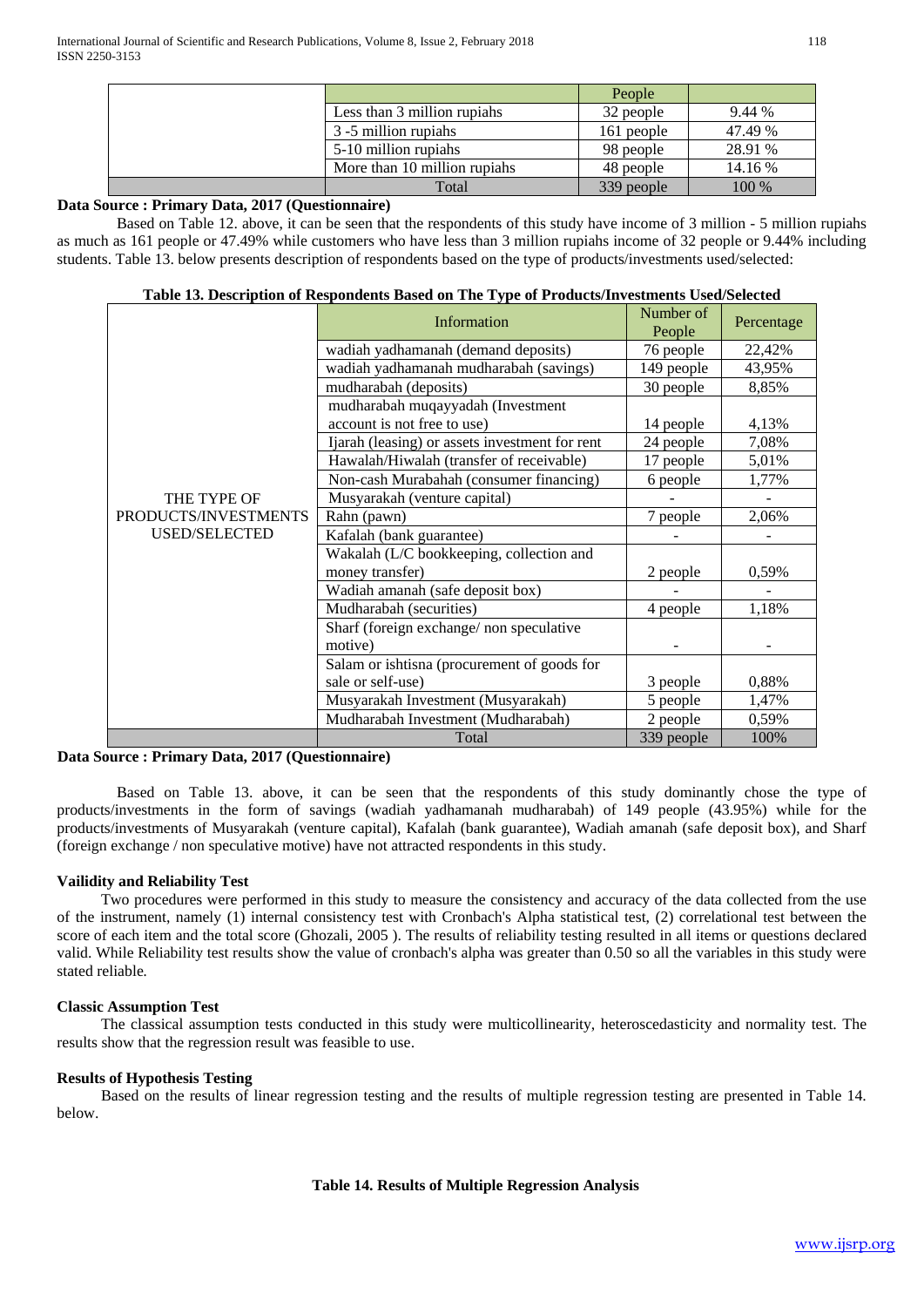|       |                     |          | Unstandardized<br>Coefficients | Standardized<br>Coefficients |          |      |
|-------|---------------------|----------|--------------------------------|------------------------------|----------|------|
| Model |                     | B        | Std. Error                     | <b>B</b> eta                 |          | Sig. |
|       | (Constant)          | $-5.915$ | 1.221                          |                              | $-4.844$ | .000 |
|       | demographic         | 2.085    | .079                           | 1.025                        | 26.352   | .000 |
|       | environment         | .816     | .103                           | .299                         | 7.947    | .000 |
|       | Consumer confidence | .140     | .098                           | .072                         | 1.418    | .157 |
|       | Customer commitment | .746     | .085                           | .471                         | 8.773    | .000 |

a. Dependent Variable: pemasaran\_syariah

Based on the equation of the regression model, the results of t-test can be explained as follows:

1. Demographic variable on sharia marketing

The t-calculation value for demographic variable is 26.352 and t-table with  $\alpha = 5\%$  is known as 1.65251. Thus tcalculation is smaller than t-table  $(26.352 \le 1.65251)$  and significance value of  $(0.000 \le 0.05)$  which means H0 is rejected and H1 is accepted, that demographic partially has positive and significant influence on sharia marketing.

- 2. Environment variable on sharia marketing The t-calculation value for the environment variable is 7.947 and the t-table with  $\alpha = 5\%$  is known as 1.65251. Thus tcalculation is smaller than t-table  $(7,947 < 1.65251)$  and significance value of  $(0.000 < 0.05)$  which means H0 is rejected and H2 is accepted, that environment partially has positive and significant influence on sharia marketing.
- 3. Consumer confidence variable on sharia marketing The t-calculation value for consumer confidence variable is 1.418 and t-table with  $\alpha = 5\%$  is known as 1.65251. Thus tcalculation is smaller than t-table  $(1.418 \times 1.65251)$  and significance value of  $(0.157 \times 0.05)$  which means H0 is accepted and H3 is rejected, that consumer confidence partially has positive and insignificant influence on sharia marketing.
- 4. Customer commitment variable on sharia marketing The t-calculation value for customer commitment variable is 8.773 and t-table with  $\alpha = 5\%$  is known as 1.65251. Thus tcalculation is smaller than t-table  $(8.773 \times 1.65251)$  and significance value of  $(0.000 \times 0.05)$  which means H0 is rejected and H4 is accepted, that customer commitment partially has positive and significant influence on sharia marketing.

| Model | R                 | R Square | <b>Adjusted R Square</b> | Std. Error of the<br>Estimate | Durbin-Watson |
|-------|-------------------|----------|--------------------------|-------------------------------|---------------|
|       |                   |          |                          |                               |               |
|       | .891 <sup>a</sup> | 794.     | 791                      | 2.32361                       | 220           |

**Table 15. Model Summary<sup>b</sup>**

a. Predictors: (Constant), komitmen\_konsumen, demographic, environment, kepercayaan\_konsumen

b. Dependent Variable: pemasaran\_syariah

Based on the calculation that the value of Adjusted  $R^2$  or coefficient of determination is 0.794. This means that 79.4% of sharia marketing variable (dependent variable) can be explained by demographics, environment, consumer confidence, and customer commitment (independent variables), while the remaining of 20.6% is influenced by other factors that not described in this study.

| Model |            | Sum of Squares | df  | Mean Square | F       | Sig.              |
|-------|------------|----------------|-----|-------------|---------|-------------------|
|       | Regression | 6938.896       |     | 1734.724    | 321.296 | .000 <sup>a</sup> |
|       | Residual   | 1803.316       | 334 | 5.399       |         |                   |
|       | Total      | 8742.212       | 338 |             |         |                   |

| <b>Table 16. Results of Simultaneous F-test</b> |  |  |  |  |  |
|-------------------------------------------------|--|--|--|--|--|
|-------------------------------------------------|--|--|--|--|--|

a. Predictors: (Constant), komitmen\_konsumen, demographic, environment, kepercayaan\_konsumen

b. Dependent Variable: pemasaran\_syariah

The F-test was performed to show whether demographic, environment, consumer confidence, and customer commitment have a simultaneous effect on sharia marketing. The confidence level used was 0.05. If the F-count is greater than the F-table, then the alternative hypothesis is accepted that all independent variables simultaneously have a significant effect on the dependent variable, and vice versa. Based on the results of data processing with the SPSS program Version 23, then obtained F-count of 321.296 with a significance level of 0,000.

The df of the numerator is 4 whereas the denominator is 334 so that the F-table is known at 2.41. Based on these results can be seen that F-calculation> F-table (321.296> 1.86) then H0 is rejected and Ha accepted. So it can be concluded that demographic, environment, consumer confidence, and customer commitment variable simultaneously have significant influence on sharia marketing for sharia products and investment in Palembang City.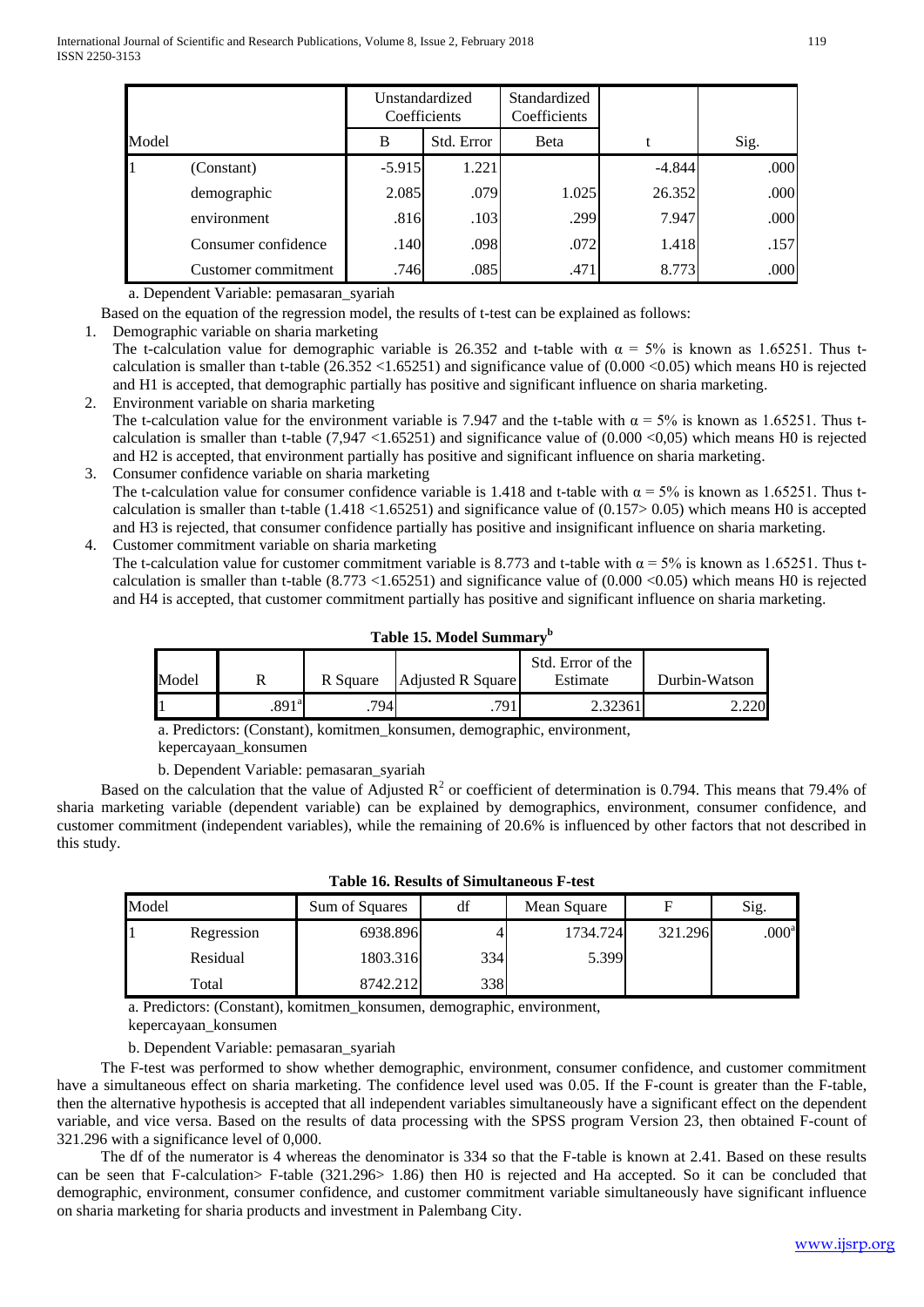#### **The Influence of Demographic Factor on Sharia marketing**

Based on the results of partial analysis shows that demographic variable has positive and significant influence on sharia marketing with a significant value of  $\leq 0.5$ . This is in line with the research hypothesis that demographic factor has a positive influence on sharia marketing. The demographic factor used in this study consists of experience, income, wealth, religiosity, and financial knowledge will influence the frequency/quantity of using/choosing sharia products and investment, and the type of products/investments used/selected. Based on the respondent's answer to the statement of the level of religiosity became the most dominant answer of the reason to invest in sharia products and investments. The results of this study also supported by the findings of previous research conducted by Rivai, et al (2007) that the most dominant consideration in choosing the services of sharia banks are: the belief that bank interest is against the religion.

#### **The Influence of Environment Factor on Sharia marketing**

Based on the results of partial analysis shows that environment variable has positive and significant influence on sharia marketing with a significant value of <0.5. This is in line with the research hypothesis that environment factor has a positive effect on sharia marketing. Environmental factor indicators in this study were the family influence, the influence of friends, the amount of information received, and the number of available facilities and services.

Based on the respondent's answer to the statement of the amount of information received become the most dominant answer for the reason to invest in sharia products and investment. Unclear information about sharia banks, limited office network, and do not know about other sharia bank products are the main reasons why research respondents have not been optimally associated with sharia banks. It is in this study indicated from the profile of respondents who dominantly have 2-3 sharia products/investments of 143 people (42.18%). In addition, respondents also dominantly choose the type of products/investments in the form of savings (wadiah yadhamanah mudharabah) of 149 people (43.95%), while the products and other sharia investments are still very few who select/use them because they do not know/understand about products and investments.

#### **The Influence of Consumer confidence on Sharia marketing**

Based on the results of partial analysis shows that consumer confidence variable has no significant influence on sharia marketing with significant value of 0.157> 0.5. This is not in line with the research hypothesis that consumer confidence factor has a positive and significant effect on sharia marketing. Indicators of consumer confidence factors in this study were the ability to prove something, the reliability, and intentionality of sharia banks.

Customer confidence is largely determined by the bank's performance including good financial management. However, based on the results of this research, it turns out that howsoever a sharia bank has good performance and financial management, but if from the marketing perspective of sharia bank has not been able to show the excellent service quality (as one of the implementations of ability to prove something, reliability, and intentionality of sharia bank) then the customer has not felt comfortable and cultivate trust in its customers. In this regard, in an effort to increase the growth of sharia banks can be done through increasing understanding and building the image of sharia banking consumers. It is intended that they do not hesitate to become customers of sharia banks and more optimal in choosing/using sharia products and investments and loyal when it becomes a customer of sharia bank. The results of this study do not support the results of previous research conducted by Andesra (2014) which concluded that trust has a positive and significant influence on customer loyalty. Loyalty can be used as a sharia marketing proxy. Where with customer loyalty will have more frequency in using/choosing sharia products and investment and more use or have products/investments not only in the form of saving only.

## **The Influence of Customer commitment Factor on Sharia marketing**

Based on partial analysis result show that customer commitment variable has the positive and significant influence on sharia marketing with a significant value of  $\langle 0, 5, 0 \rangle$ . This is in line with the research hypothesis that is: customer commitment factor has a positive and significant influence on sharia marketing. However, the number of sharia banking customers who are committed or loyal to Sharia products and investments in this study was still relatively small. Based on the results of questionnaires, the respondents of this study dominantly have become sharia banks customers for 4 years only of 161 people (47.49%). Thus, currently, the customer commitment remains a challenge for sharia marketing conducted by sharia banking. Therefore, it is very important to make customers become loyal, one of them is by creating a service system that always leads to customer satisfaction. Based on the result of the study of Pusat Penelitian dan Studi Kebanksentralan, conducted by Bank Indonesia, there are three kinds of banking customer category in Indonesia. The three categories of banking customers are conventional loyalist customers, sharia loyalists, and floating customers. The floating customer has the largest number of about 80%. This is a great opportunity in expanding sharia bank market share, the target is to campaign about sharia banking to the floating customers (www.muslimdaily.net/).

## **The Influence of Demographic, Environmental, Consumer Confidence, and Customer Commitment Simultaneously Have Significant Influence on Sharia Marketing**

Based on the results of the analysis simultaneously shows that the variables of Demographic, Environment, Consumer confidence, and Customer commitment have a significant influence on Sharia marketing significant value 0.000 <0.5. Adjusted R2 or coefficient of determination value is 0.794 or 79.4%. This is in line with the research hypothesis that is: Demographic, environment, consumer confidence, and customer commitment simultaneously have a significant influence on sharia marketing. Thus, sharia banking can take advantage of these advantages to market their sharia products and investments. With the way of sharia banking should be able to highlight the benefits of the products and investments as well as services so as to compete with conventional banking. Sharia banking should be able to provide equivalent quality products/investments and services, even better than conventional banks, which is not only a communication strategy that is still about the halal-haram of products and services provided.

#### **V. RECOMMENDATIONS**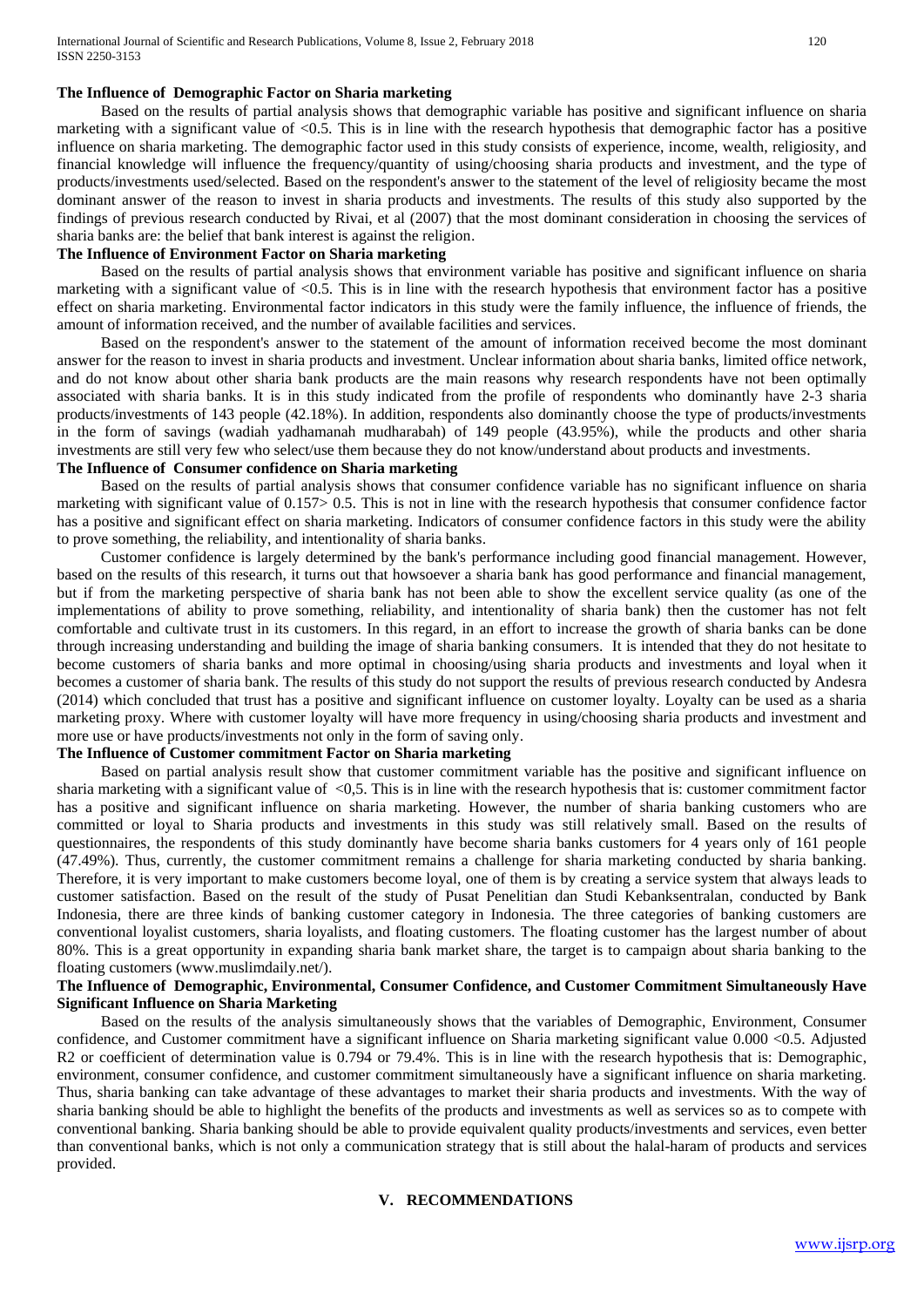Based on the discussion that has been done, then in this study obtained the conclusion that the variables contained in this research are demographic and environmental factors as well as customer commitment partially have a significant and positive influence on Sharia marketing. While the factor of trust (consumer confidence) has no significant effect on sharia marketing. Similarly, simultaneous testing shows that demographic, environment, consumer confidence, and customer commitment factors significantly influence Sharia marketing for sharia products and investments in Palembang City. Further research should be developed by including the variable of customer expectation, building service partnership, Empowering Employees, Total Quality Management, and so on, which is suspected to have an effect on sharia marketing.

#### **REFERENCES**

- Agung, Ken Hermanto. 2006. Analisis Pengaruh Kualitas Layanan, Komitmen Dan Kepercayaan Terhadap Loyalitas Konsumen (Studi Kasus Pada Nasabah Tabungan SIMPEDA Bank JATENG). Tesis. Program Magister Manajemen Fakultas Ekonomi Undip Semarang.
- Agustianto. 2009. *Evaluasi Bank Syariah 2009 & Outlook 2010.* [http://www.pesantrenvirtual.com/index.php/ekonomi-syariah,](http://www.pesantrenvirtual.com/index.php/ekonomi-syariah) diakses tanggal 12 Agustus 2017.

Ali, Hasan. 2010. Marketing Bank Syariah. Galia Indonesia. Bogor.

- Anam, Chairul. 2016. Pengaruh Komitmen Beragama, Pengetahuan Agama, Dan Orientasi Agama Terhadap Preferensi Masyarakat Pada Bank Syariah Di Surabaya. Jurnal Studi Manajemen Dan Bisnis Vol. 3 No. 1.
- Andesra, Yuli. 2016. Peran Kualitas Pelayanan Dalam Mebangun Kepercayaan Dan Loyalitas Nasabah Bank Syariah Mandiri Cabang Simpang Empat. e-Jurnal Apresiasi Ekonomi Volume 4, Nomor 2, Maret 2016 : 139 - 150 ISSN : 2337 - 3997.
- Antoni, Muhammad Syafe'i. 1999. Bank Syariah Wacana Ulama Dan Cendikiawan (Jakarta: Bank Indonesia dan Tazkia Institute.
- Antonio, Syafi'i. 2014. Bank Syariah Dari Teori Ke Praktik, Gema Insani. Jakarta.

Arifin, Zainul. 2000. Dasar-dasar manajemen Bank Syariah. Jakarta: Alvabet.

- Ascarya. 2005. Makalah *Penghimpunan Dana Bank Syariah* disampaikan pada mata kuliah Ekonomi Islam Universitas Sebelas Maret, 18 Nopember 2005, Surakarta.
- Bank Indonesia. 2013. Statistik Perbankan Syariah Januari 2013. Jakarta: Bank Indonesia. (http://www.bi.go.id, diakses 30 Juli 2017)

Dahlan, Ahmad. 2012. Bank Syariah (Teoritik, Praktik, Kritik), Yogyakarta: Teras.

- Dharmmesta, B. S. (2005). Kontribusi Involvement dan Trust in a Brand Dalam Membangun Loyalitas Pelanggan. Jurnal Ekonomi dan Bisnis Indonesia, Vol.20, 287-304.
- Djarwanto Ps dan Pangestu, Subagyo.1996. Statistik Induktif Edisi Empat. Yogyakarta: Badan Percetakan Fakultas Ekonomi Universitas Gajah Mada.
- Ellena, F., & Rahardjo, D. S. (2011). Analisis Pengaruh Kepercayaan, Komitmen, Komunikasi dan Penangan Keluhan Terhadap Loyalitas Nasabah. 1-29.
- Fatwa DSN No. 05/DSN-MUI/IV/2000.
- Fitri, Lucky Enggraini. 2012. Pengaruh Kepercayaan, Kepuasan Pelanggan dan Komitmen Hubungan terhadap Ekuitas Merek dan Citra Bank Syariah XYZ di Kota Jambi. Mankeu, Vol. 1. No.3, 2012:171-182.
- Ghazali. 2011. Aplikasi Analisis Multivariate dengan Program SPSS. Semarang. Badan Penerbit Universitas Diponegoro.
- Ghozali. 2010. Analisis Keputusan Nasabah Menabung: Pendekatan Komponen dan Model Logistik, Studi Pada Bank Syariah di Malang. Jurnal of Indonesian Applied Ekonomics.
- http://blogekonomisyariah.wordpress.com/2011/01/01/outlook-ekonomi-syariah-2011/ diakses tanggal 6 Agustus 2017.
- Huda, Nurul dan Mohamad Heykal. 2010. Lembaga Keuangan Islam. Jakarta: Kencana, 2010.
- Ikatan Akuntan Indonesia. 2004. Standart Akuntansi Keuangan. Penerbit Salemba. Empat, Jakarta.
- Iqbal, Muhammad. 2008. Pengaruh Persepsi Nilai, Harapan, Dan Kepercayaan Terhadap Kepuasan Konsumen Pada Penyedia Jasa Internet Di Jabodetabek. Jurnal Kepuasan Konsumen. [http://www.gunadarma.ac.id/library/articles/graduate/economy/2008/Artikel\\_10204636.pdf,](http://www.gunadarma.ac.id/library/articles/graduate/economy/2008/Artikel_10204636.pdf) diakses tanggal 12 September 2017.
- Ismail. 2011. Akuntansi Bank: Teori dan Aplikasi dalam Rupiah. Edisi Pertama. Cetakan Kedua. Jakarta: Kencana.
- Ismail. 2011. Perbankan Syaraiah. Penerbit: Kencana. Jakarta.
- Junaidi. 2006. Pelaksanaan Bagi Hasil Dalam Penyaluran Dana Mudhorobah Pada Bank Syariah Mandiri (Study Di Bank Syariah Mandiri Kudus)". Tesis, Universitas Diponegoro, Semarang.
- Karim, Aditiawarman Azwar. 2009. Bank Islam: Analisis Fiqih dan Keuangan, Edisi Ketiga. Rajawali Pers Jakarta.

Karim, Adiwarman A. 2003. Bank Islam; Analisis Fiqih dan Keuangan, IIIT Indonesia, hlm. 161. Jakarta.

Karim, Adiwarman. 2007. Bank Islam (Analisis Fiqih dan Keuangan), Jakarta: PT. Raja Grafindo Persada.

Karsono, Nurul Huda. 2006. Pengaruh Manfaat Relasional dan Kualitas Hubungan terhadap Kesetiaan dan Komunikasi Lisan Pelanggan. Jurnal Bisnis dan Manajemen, Vol.6, No.1, 97/120.

Kartajaya, Hermawan dan Muhammad Syakir Sula. 2006. *Syariah Marketing*. PT. Mizan Pustaka. Bandung.

- Lewis, Mervyn K. dan Latifa M. Algaoud. 2007. Perbankan Syariah: Prinsip, Praktik dan Prospek. Jakarta: PT. Serambi Ilmu Semesta.
- Muhammad. 2004. Manajemen Dana Bank Syariah. Yogyakarta: Ekonisia.

Muhammad. 2008. Sistem dan prosedur Operasional Bank Syariah. Edisi Revisi. Yogyakarta. UII Press.

Ndubisi, Nelson, 2007, Relationship Marketing and Customer Loyalty. *Journal of Marketing*. Vol.25 No.1 Pp 98-106.